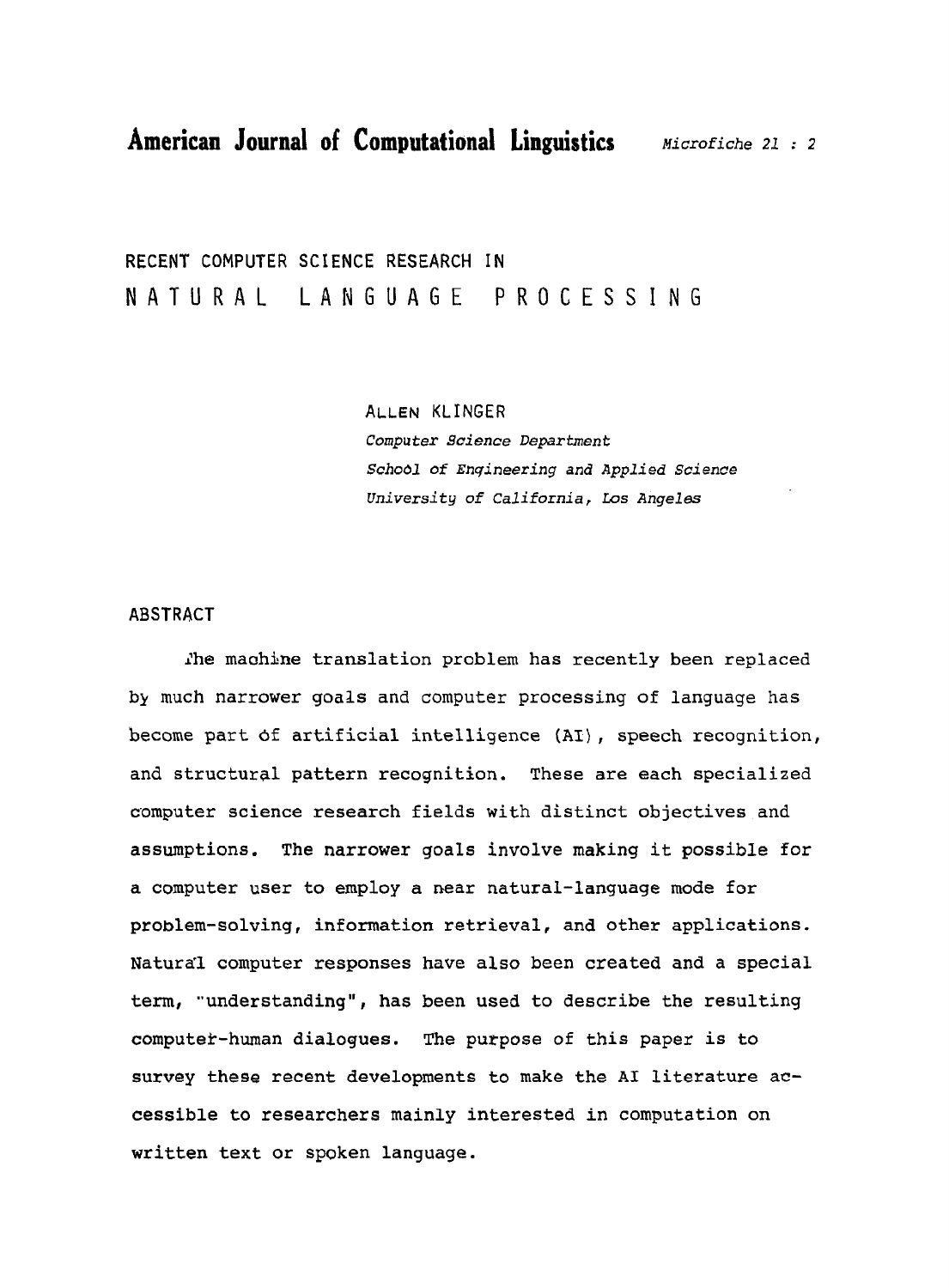# 1, **INTRODUCTION**

The computer literature discussed in this paper uses several linguistic terms in special ways, when there is a possibility **sf** congusion, quotation marks will be used to identify technical terms in computer science. The term "understanding" is frequently used as a synonym for "the addition of logical relationships or semantics to syntactic processing". This use is substantially qarrower than the word's implicit association with "human behavior implemented by computer'' the narrower use is introduced as a neutral reference point, The question of whether a computer porgram can operate in a human-like way is central to artificial intelligence. "Do current 'understanding' program systems show how extended human-like capability can be implemented using computers?" is a related pragmatic questton Initially this investigation sought to examine whether programs which "understand" language in the stipulated narrow sense are prototypes which could lead to expanded capability. Unfortunately, "language understanding" and its special subtopic "speeeh understanding'' are insufficiently developed to permit profitable discussion of the original question Hence an operational approach to the recent literature is taken here. This paper outlines how "language understanding" research has evolved and identifies key elements of program organization used to achieve limited computer "understanding".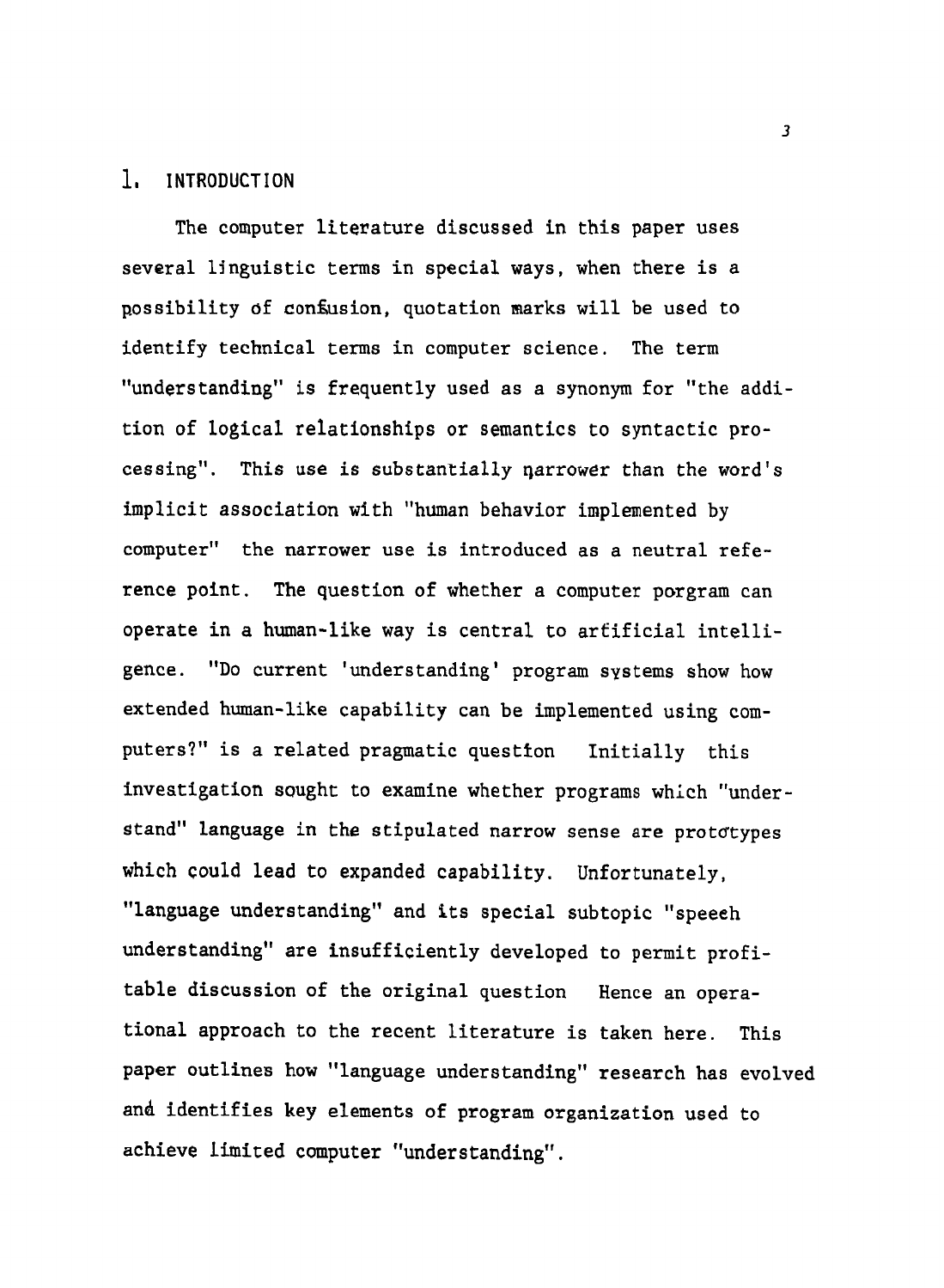# 2, **LEVEL AND DOMAIN**

Current AI programs for language processing are organized by level and restricted to specified domains. This section presents those ideas and comments **on** the limitations that they entail.

Three principal levels of language-processing software are

- 1. "Lexical" (allowed vocabulary)
- 2. "Syntactic" (allowed phrases or sentences)
- 3 "Semantic" (allowed meanings)

ln practice all these levels must operate many times for the computer to interpret even a small portion, **say** two words, of restricted natural-language input. Programs that perform operations on each level are, respectively,

- 1. Word in a table?
- 2. Word string acceptable grammatically?
- 3. Word string acceptable logically?

**A** program to detect "meaning" (logical consequences of word interpretations) must also perform grammatical operations for certain words to determine a part of speech (noun, verb, adjective, etc.) One method makes a tentative assignment, parses. then tests for plausibility via consistency with known facts. To reduce the complexity of this task, the designer limits the subset of language allower or the "world" (i.e. the subject) discussed. The word "domain" sums up this concept, other terms for "restricted domain" are "limited scope of discourse", "narrow problem domain", and "restricted English framework"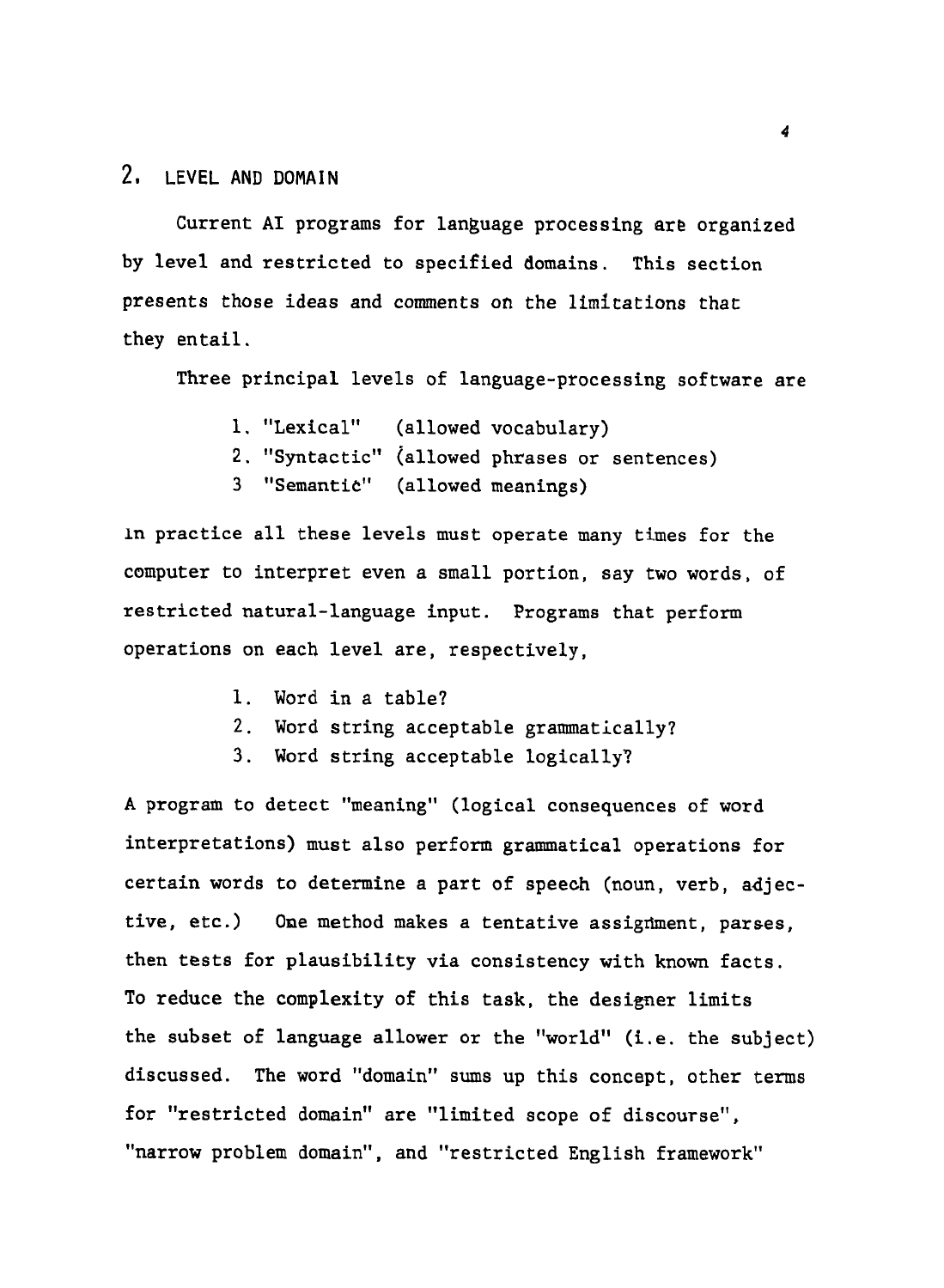The limitation of vocabulary or context constrains the lexicon and semantics of the "language". The trend in the design of software for "natural-language understanding" is to deal with (a) a specialized vocabulary, and (b) a particular context or **set** of allowed interpretations in order to reduce processing time. Although computing results for several highly specialized problems **Le,g.** 7, **231** are impressive examples of language processing in restricted domains, they do not answer several key concerns.

- **1.** Do specialized vocabularies have sufficient complexity to warrant comparison with true natural language?
- **2.** Are current "understanding" programs, organized by level and using domain restriction, extendable to true natural language?

The realities are severe. Syntactic processing is interdependent with meaning and involves the allowed logical relationships among words in the lexicon. Most natural-language software is highly developed at the "syntactic" level However, the number of times the "syntactic" level must be ent'ered can grow explosively as the "naturalness" of the language to be processed increases. Success on artificial domains cannot imply a great deal about processing truly natural language.

# **3, PROGRAM SYSTEMS**

The systems cited in this section answer questions, perform commands, or conduct dialogues.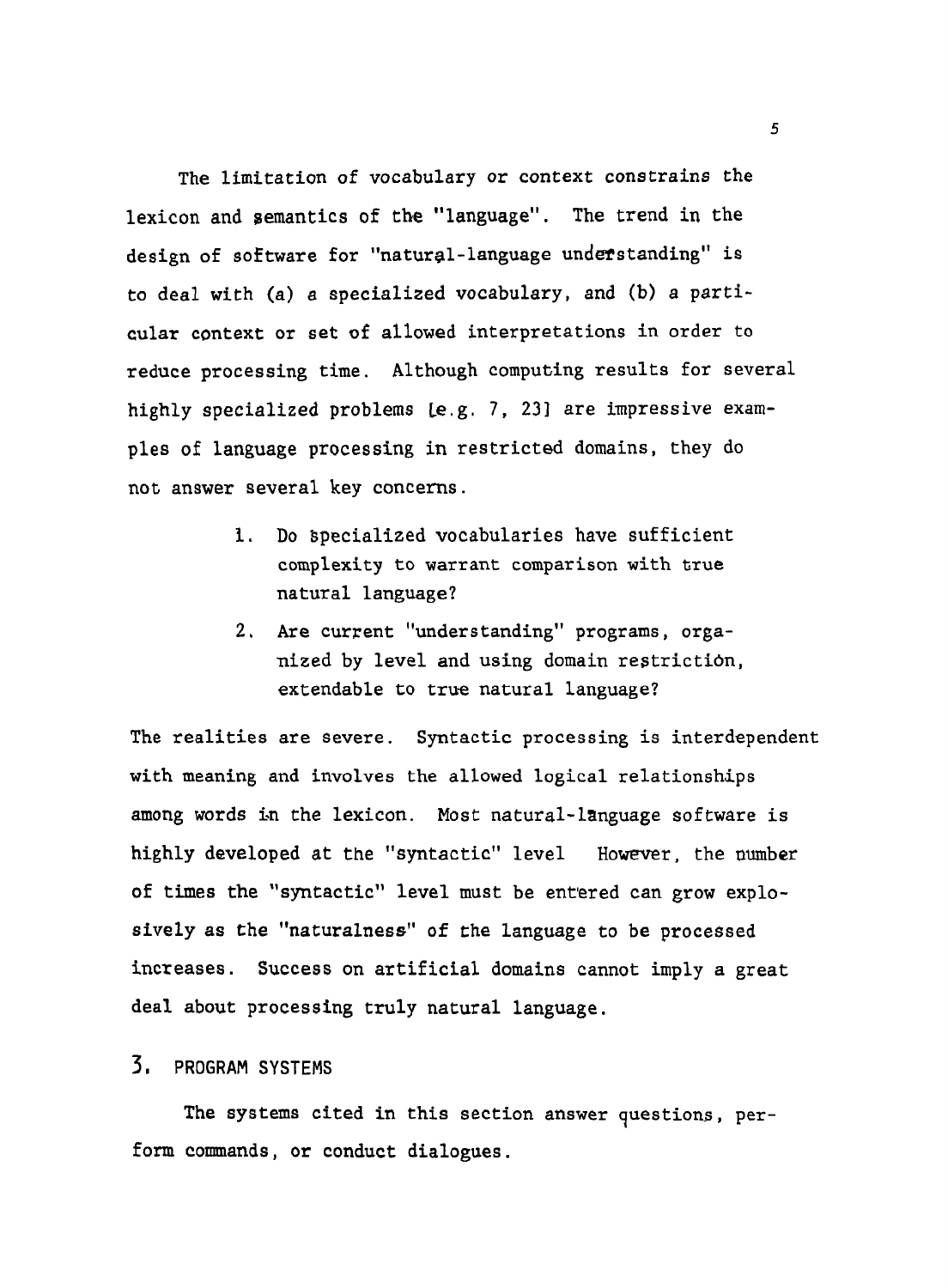Programs that enable a user to execute a task via computer in an on-line mode are generally called "interactive" Some systems are so rich in their language-processing capability that they are called "conversational" Systems that have complicated capabilities and can reply with a sophisticated tesponse to an inquiry are called "question answering". The survey [1] discusses two "conversational" programs ELIZA **[2, 31 and STUDENT [41,** which answers questions regarding algebraic word problems. **SIR [51** answers questions about logic. Both [41 and [5] appear in [6], the introduction there provides a general discussion of "semantic information and computer programs involving "semantics"

**The** "question-answering" program systems described in **[2-51** were sophisticated mainly in methods of solving a problem or determining a response to a statement. Other systems have emphasized the retrieval of facts encoded in English. The "blocks-world" system described in [71 contrasts with these in that it has sophisticated language-processing capability It infers antecedents of pronouns and resolves ambiguities in input word strings regarding blocks on a table. The distinction between "interactive", "conversational", and "question-answering" is less important when the blocks-world is the. domain. The computer-science contribution is a program to interact with the domain as if it could "understand" the input, in the sense that it takes the proper action even when the input is somewhat ambiguous. To resolve ambiguities the program refers to existing relationships among the blocks.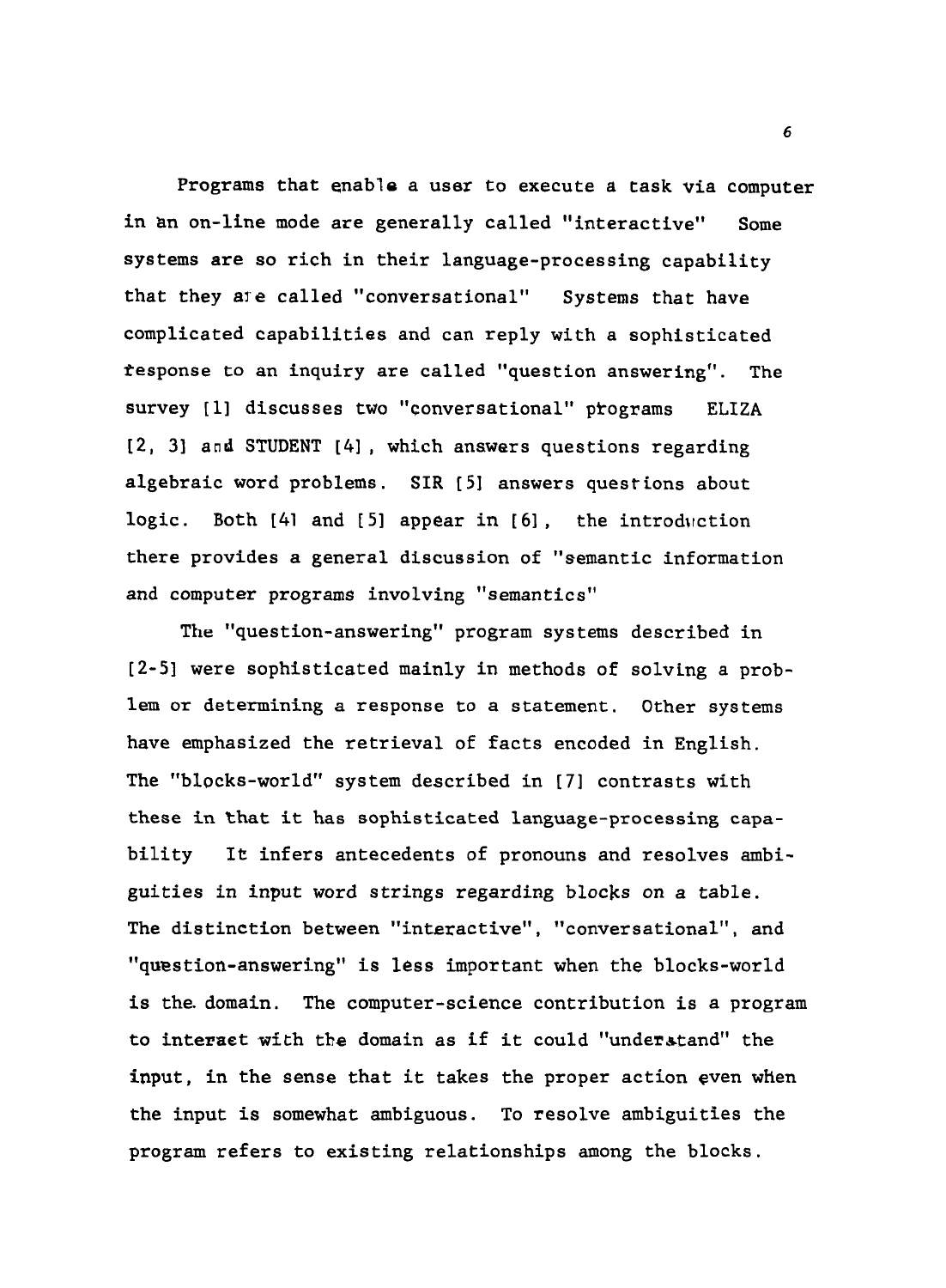The effect of **[71** was to provide a sophisticated example of computer "understanding" which led to attempts to apply similar principLes to speech inputs. (More detail on parallel developments in speech processing is presented later.)

The early "language-understanding" systems, BASEBALL **[9], ELLZA,** and STUDENT, were based on two special formats: one to represent the knowledge they store and one to find meaning in the English input. They discard all input information which cannot be transformed for internal storage. The comparison of ELIZA and STUDENT in [I] is with regard to the degree of "understanding" ELIZA responds either by transforming the input sentence (essentially mimicry) following isolation of a key word or by using a prestored content-free remark. **STUDENT**  translates natural-language "descriptions of algebraic equations, ... proceeds to identify the unknowns involved and the relationships which hold between them, and (obtains and solves) a set of equations" [I, p **851.** Hence ELIZA munderstands" only a few key words; it transforms these words via a sentence-reassembly rule, discards other parts of the sentence, and adds stock phrases to create the response. STUDENT solves the underlying algebraic problem--it "understands" in that it "answers questions based on information contained in the input" [4, p. 135]. ELIZA responds but does not "understand", since the reply has little to do with the information in the input sentence, but rather serves to keep the person in a dialogue.

 $\overline{7}$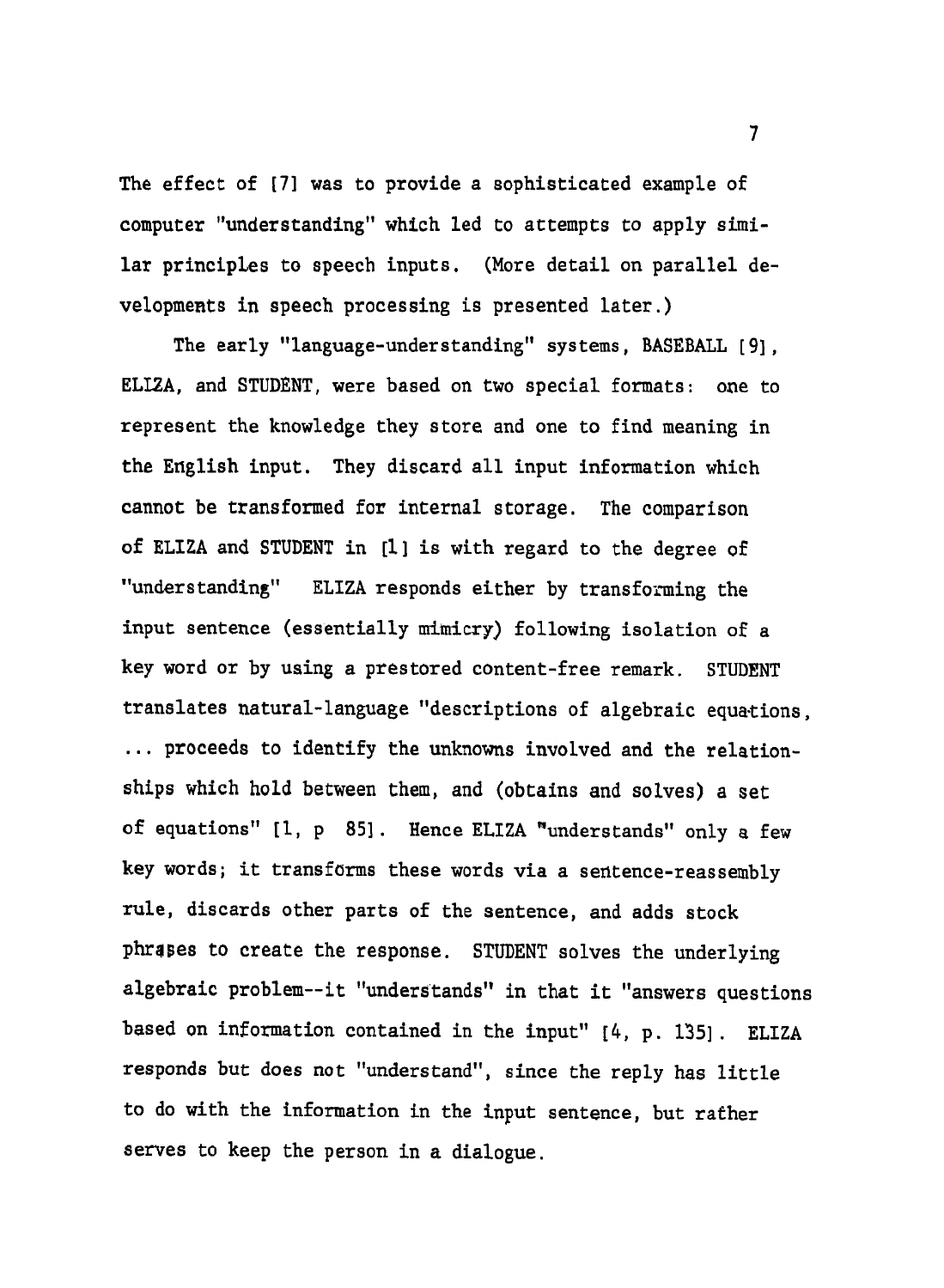Programs with an ability to spout back similar to ELIZA's usually store a body of text and an indexing scheme to it. This approach has obvious limitations and was replaced by systems that use a formal representation to store limited logical concepts associated with the text. One of them is SIR, which can deduce set relationships anong objects described by natural language. SIR is designed to meet the requirement that "in addition tu echoing, upon request, the facts it has been given, a machine which 'understands' must be able to recognize the logical implications of those facts. It also must be able to identify (from a large data store) facts which are relevant to **8** particular question'' [51 .

Limited-logic systems are important because they provide methods to represent complex facts encoded in English-language statements so that the facts can be used by computer programs or accessed by a person who did not input the original textual statement of the fact. Such a second user may employ a completely different form of language encoding. Programs of this sort include DEACON [10, 11] and the early version of CONVERSE **[121.** The former could "handle time questions" and used

a bottom-up analysis method which allowed questions to be nested. For example, the question "Who is the commander of the battalion at Fort Fubar?" was handled by first internally answering the question "What battalion is at Fort Fubar?" The answer was then substituted directly into the original question to make ic "Who is the commander of the 69th battalion?" which the system then answered. [7, p. 371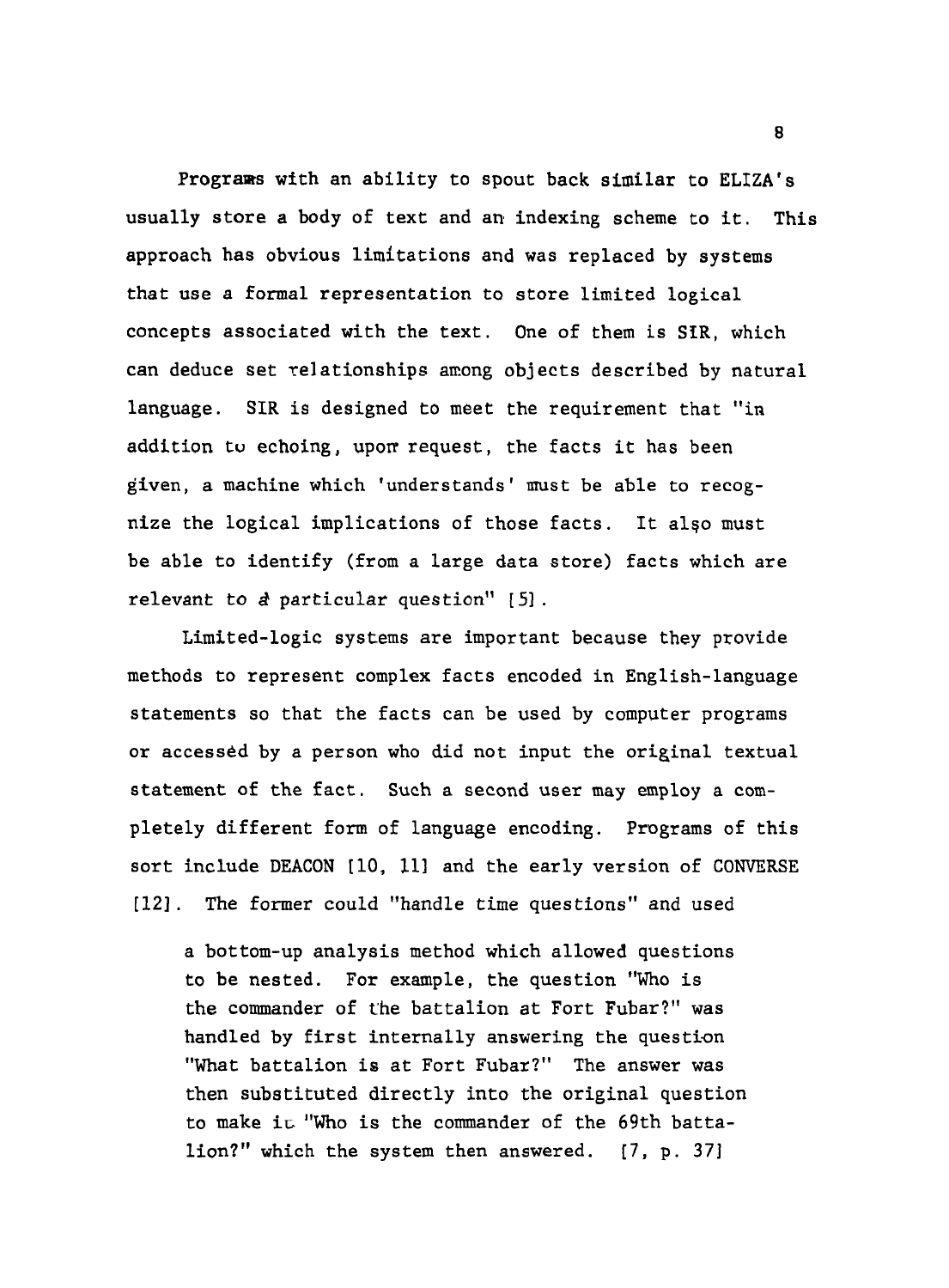CONVERSE contained provisions for allwing even more complex forms of input questions (Recent versions are described in  $[13-15]$ .

Deductive systems can be divided into general systems which add a flrst-order predicate-calculus theorem-proving capability to limited-loglc systems to improve the complexity of the facts they can "infer", and procedural systems which enable other computations to obtain complex information The theorem-proving capability is designed to work Erom a group of logical statements given as input (or statements consistent with these input statements) However, facts INCONSISTENT with the original statements cannot always be detected and deductive systems quickly become impractical as the **number** of input statements (elementary facts, axioms) becomes large  $[6, 7, 16]$ , since the time to obtain a proof grows to an impractical length. Special programming languages (e.g. QA4 [17, 181 , PLANNER [20, 211 ) , have added strategy capabilities and better methods of problem representation to reduce computing time to practical values

QA4 (seeks) to develop natural, intuitive representations of problems and problem-solving programs. (The user can) blend ... procedural and declarative information that includes explicit instructions, intuitive advice, and semantic definitions.  $[17]$ 

However, there is currently no body of evidence regarding the effectiveness of the programs written in this programming language or related ones on problem-solving tasks in general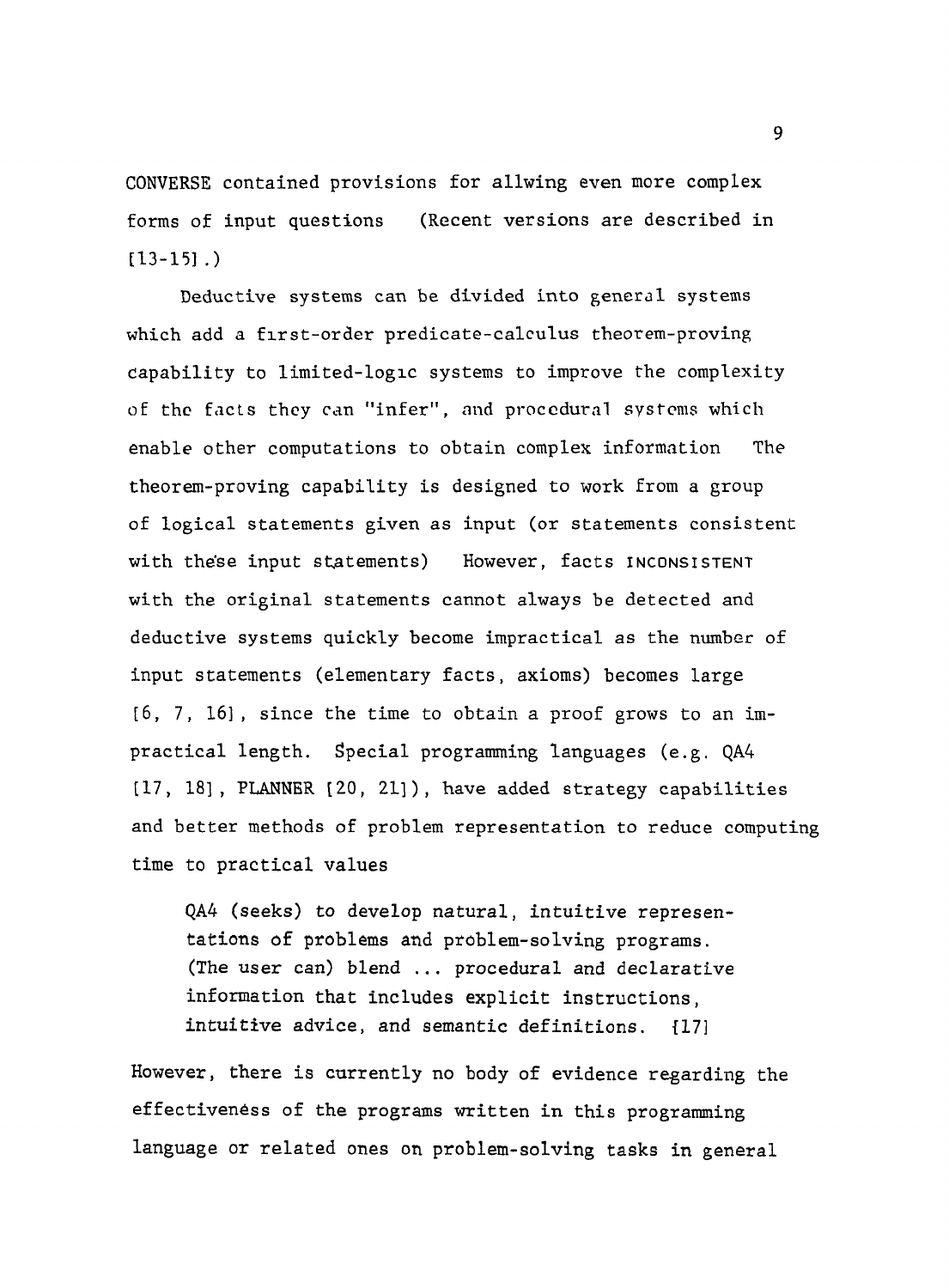or "language understanding" in particular. There is a need for experimental evaluation of the strategies that the programming language permits for "language understanding" problems.

Procedural deductive systems facilitate the augmentation of an existing store of complex information. Usually systems require a new set of subprograms to deal with new data:

each change in a subprogram may affect more of the other subprograms. The structure grows more awkward and difficult to generalize. ... Finally, the. system may become too unwieldy for further experimentation. **15,** p. 911

In procedural systems the software is somewhat modular In 19 "semantic primitives" were assumed to exist as LISP subroutines. PLANNER 1201 allows complex information to be expressed as procedures without requiring user involvement with the details of interaction anong procedures (but [21] reports some second thoughts).

The work of many other groups could be added to this survey. Recent work on REL, building on on [10, 11] is reported in **[36,** 371; [24, 251 are relevant collections; and **[26]** is a survey paper.

# 4, **DEDUCTION**

In all of the program systems described thus far, "language understanding" depends on the "deductive capabilities" of the

\*Some experiments on problem-solving effectiveness of special programing languages in another context appear in [22].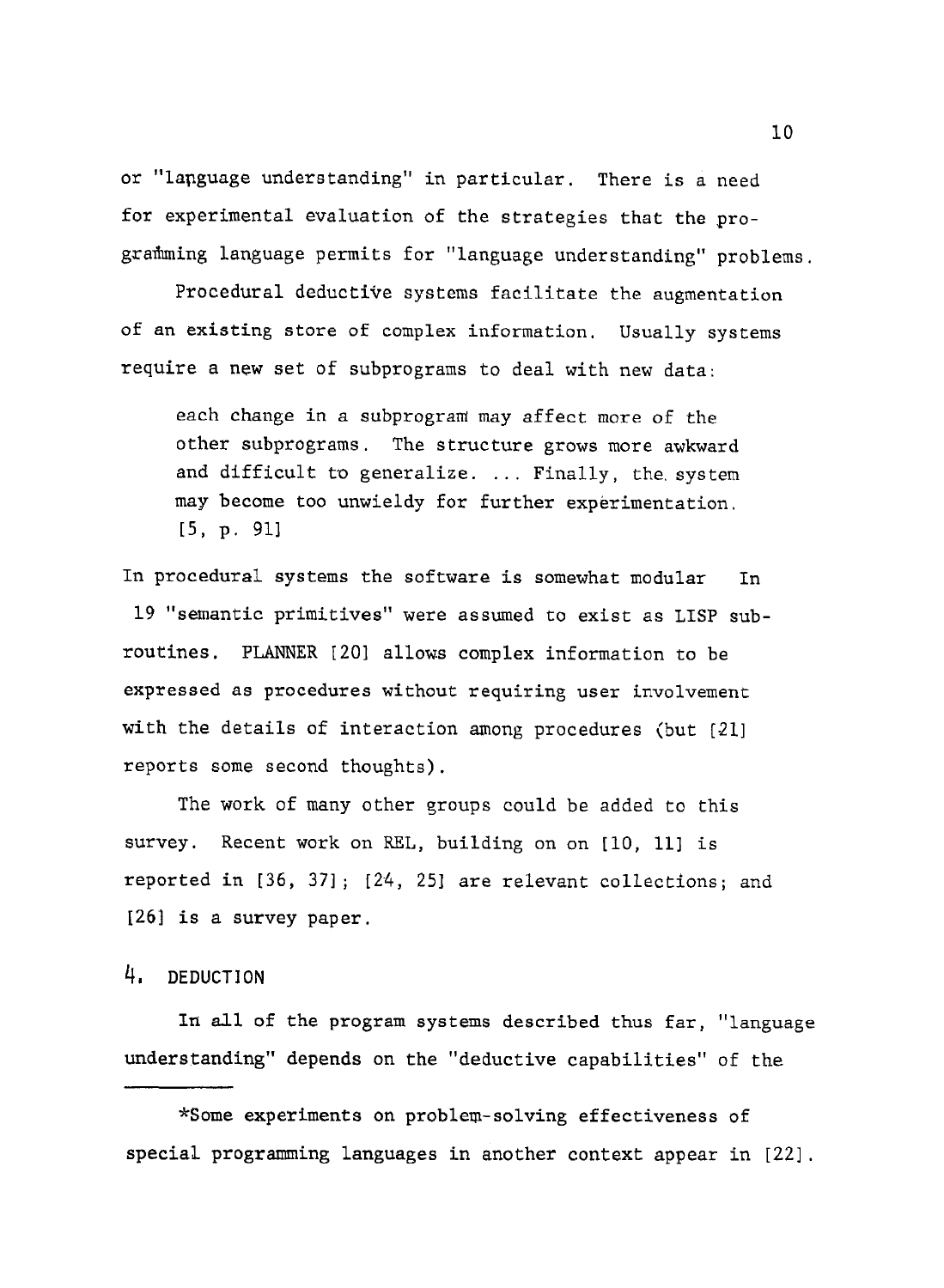program, that is, its ability to "infer" facts and relationships from given statements. In some cases deduction involves discerning structure in a set of facts and relationships. This section describes how "understanding" programs themselves are structured and how that structure limits tfheir capability for general deduction.

Theorem-proving **programs use an** inference rule illustrated in **[23** p. 611 to deduce new knowledge. **A** formal succession of logical steps called resolutions leads to the new fact. **The** example there begins with **P1** - P4 given:

- **P1** if x is part of **v,** and if v is part of y, then x is part of y; **P2** a finger is part of a hand;
- 
- P3 a hand is part of an arm;
- P4 an **arm** is part of a **man**

#### A pr'oof that

**P9** a finger is part of a man

is derived by steps, such as combining **P1** and P2 **to** get

**P6 if a hand** is part of y, then a finger is part of y Unfortunately, it is **easy** to move outside the domain where the computer can make useful deductions, and the formal resolution process is extremely lengthy and thus prohibitively costly in computer time. In **[31,** 321 it is shown that some statements ("who did not write ---?") are unanswerable and that there is no algorithm **which** can detect whether a question stated in a zero-one logical form can be answered. Hence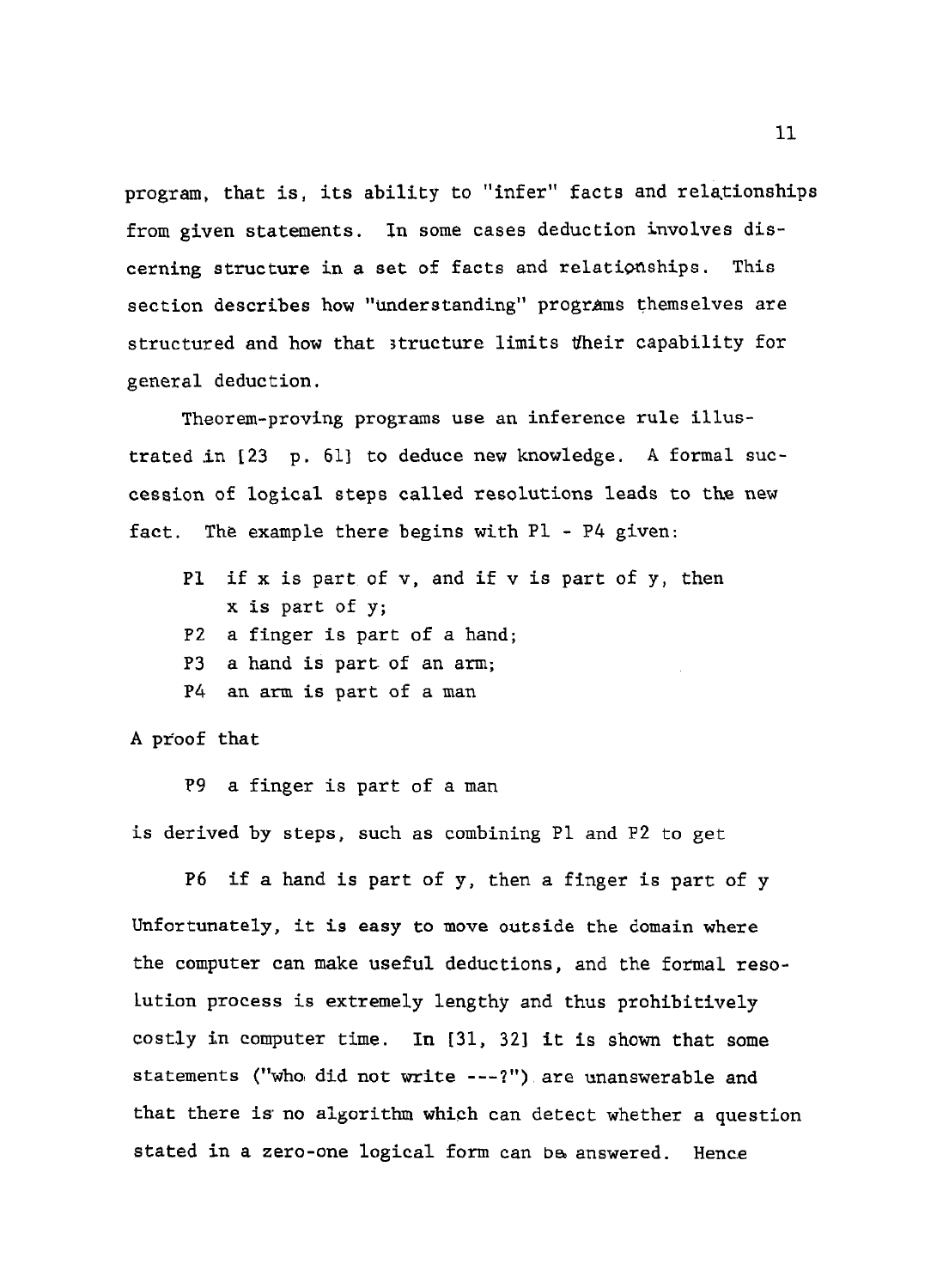theorem proving is not e-sential to "deduction" and "understanding" systems, natural or artificial, must rely on other techniques, **e.g.,** outside information such as knowledge about Lhe domain.

In most "understanding" programs, information on a primi tive level of processing can be inaccurate; for example, the identification of a sound string "blew" can be inaccurately "blue" Subsequent processing levels combine identified primitives. If parts of speech are concerned, the level is syntactic; if meaning is involved, "semantic"; if domain is involved, the lave1 is that of the "world". Sach level can be an aid in a deductive process, leading to "understanding" an input segment of language. Programs **NOW EXIST** which operationally satisfy most of the following points concerning "understanding" in narrow domains (emphasis has been **added)** 

Perhaps the most important criterion for understanding a language is the ability **TO RELATE THE INFORMA-TION CONTAINED** in a sentence **TO KNOWLEDGE PREVIOUSLY ACQUIRED.** This **IMPLIES HAVING SOME KIND OF MEMORY STRUCTURE IN WHICH THE INTERRELATIONSHIPS OF VARIOUS PIECES OF KNOWLEDGE ARE STORED AND INTO WHICH NEW INFORMATION MAY BE FJTTED** ... The memory structure in these programs may be regarded as semantic, cognitive, or conceptual structures.,.these programs can make statements or answer questions based not only an the individual statemegts they were previausly **told,** but also **On THOSE INTERRELATIONSHIPS BETWEEN CONCEPTS** that were built up from separate sentences as information was incorporated into the structure...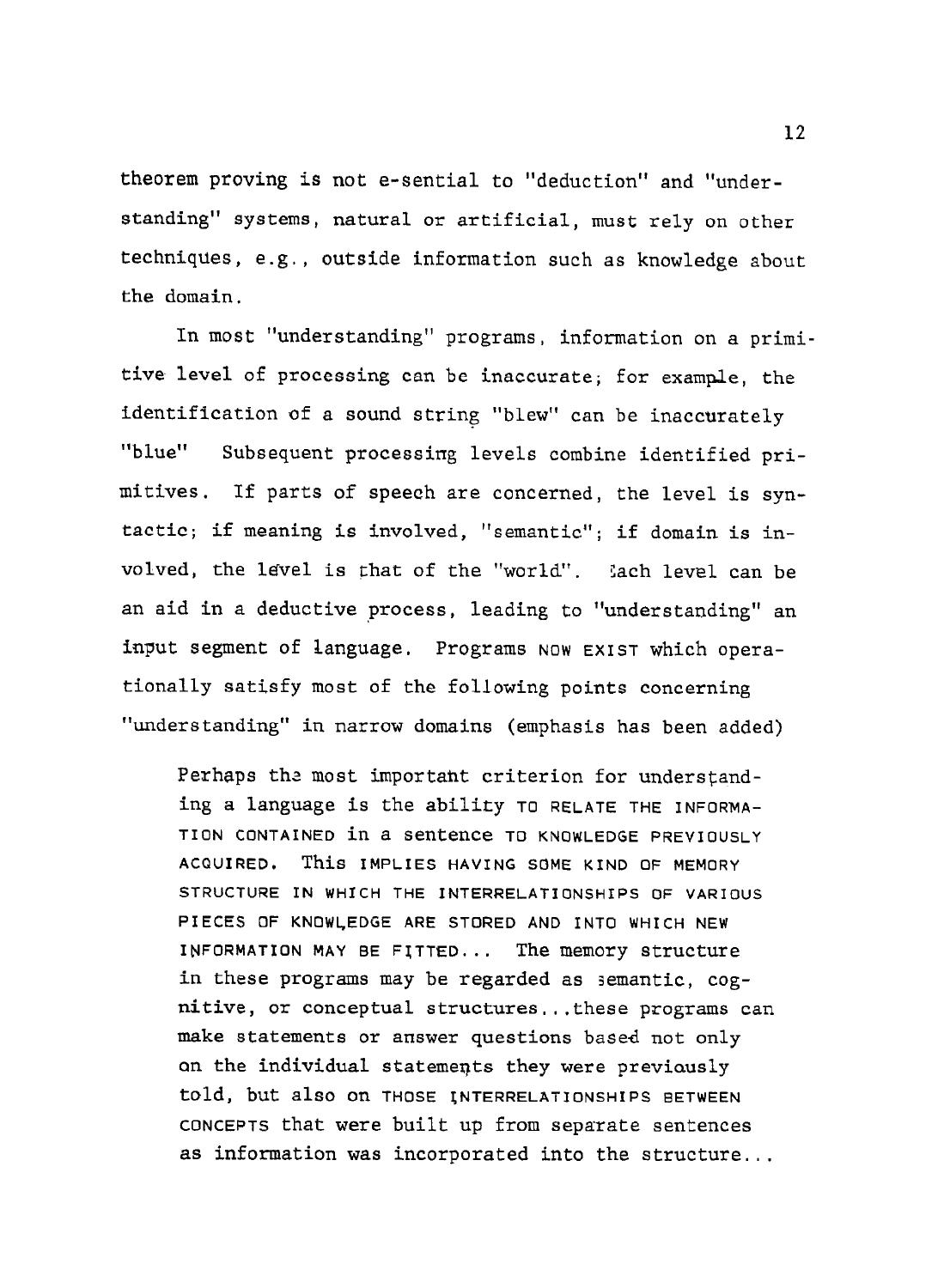**THE MEANINGS OF THE TERMS STORED IN MEMORY ARE PRE-CISELY THE TOTALITY OF THE RELATIONSHIPS THEY HAVE WITH OTHER TERMS IN THE MEMORY.** [28 **pp.** *3-4)* 

This has been accomplished through clever (and lengthy) computer programming, and by taking advantage of structure inherent in special problem domains such as stacking blocks on a table, moving chess pieces, and retrieving facts about a large naval organization.

Program systems for understanding begin with a "front end": a portion designed to transform language input into a computer representation. The representation may be as simple as a character-by-character encoding of alphabetic, space marker, and punctuation elements. However, a complex "front end" could involve word and phrase detection and encoding. The usual computer science term **fol** a computer representation is "data structure" [27] and there are many types. The language processing program DEACON used ring structures  $[11]$ , a representation frequently used to store queues. In principle a data structure can represent involved associations, but in practice simple order or ancestor relationships predominate Completely different and far more complex types of structure are inherent in natural language. For example, from [28]

"The-professors signed a petition." is not true.

has for valid interpretations:

- **(a)** The professors **DIDN'T** sign a petition.
- **(b) THE PROFESSORS** didn't sign **a** petition.
- **(c)** The professors didn't sign a **PETITION.**
- **(d)** The professors di'dn't SIGN a petition: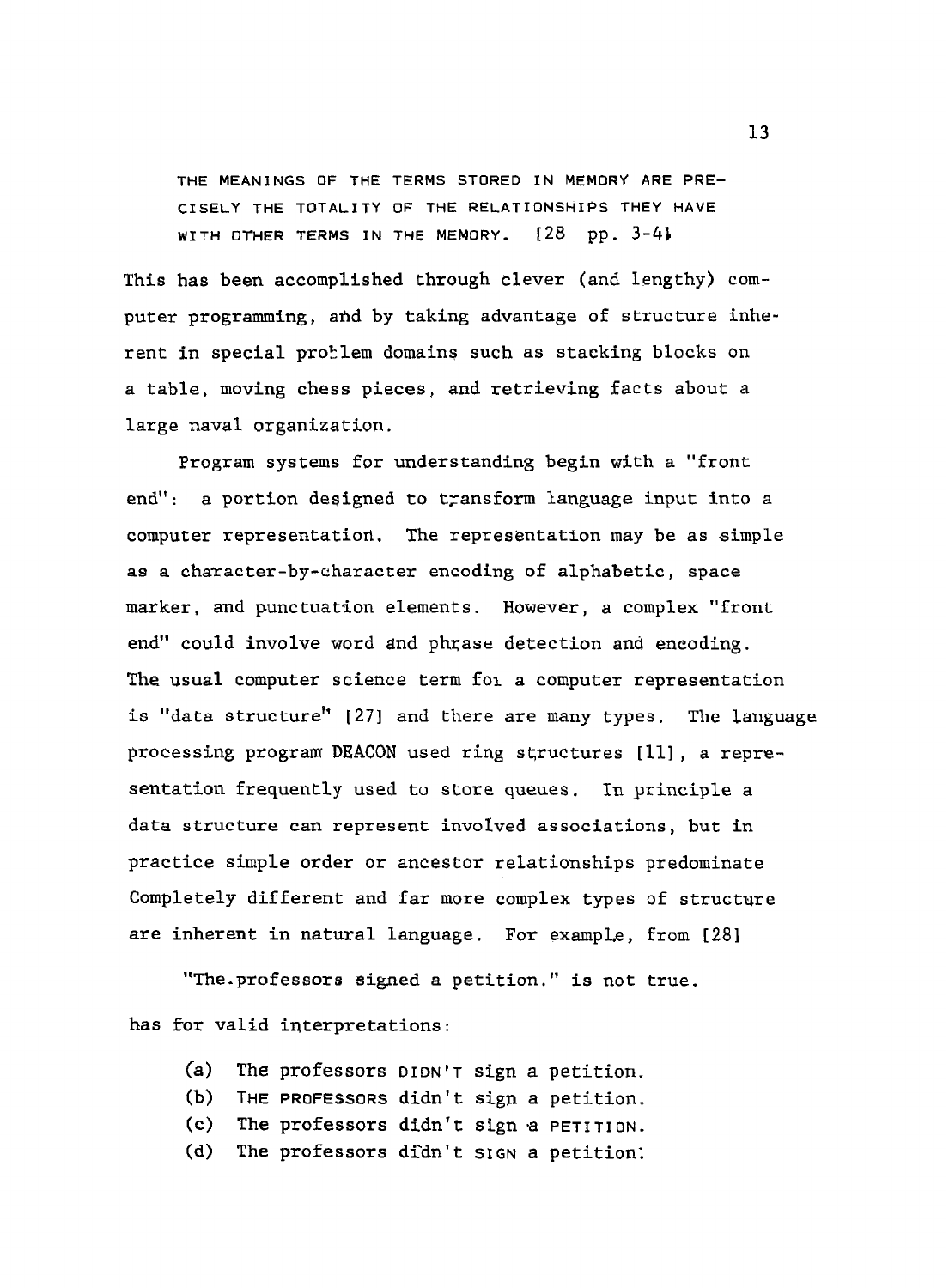Iterative substitution of alternatives to deduce overall meaning yields cumbersome processing, especially when there are nested uncertainties. The recursive properties associated with the data structure term "list" [27] are not easily adapted to multiple meanings. Hence, representing linguistic data for computation is an open and fundamental research problem. Nevertheless, the programs which deduce facts from language do so without a clear best technique for computer representation. To do this, restrictions on the language implicit in the input domain are used, and repeated processing by level (lexical, syntactic, semantic) is used in the absence of an efficient representation language. Data structures that facilitate following the language structure are needed Existing programs provide special solutions to the problems of deductive processing in narrow language domains While these programs are not a general breakthrough in representing language data for computation, they demonstrate that current programming techniques enable a useful "understanding" capability Furthermore, **tbere** is a **reql** potential for use **ot** the "understanding" in an interactive **node** to facilitate use of computers by nonspecialists and to tap fhe more sophisticated human understanding capabilities

# $5$  **INTERACTION**

Research and computer program development desrgned to store multitudes of facts so that they can be accessed [29] **qr** combined [30] and "understood (see pp. 3-10 in [30]) in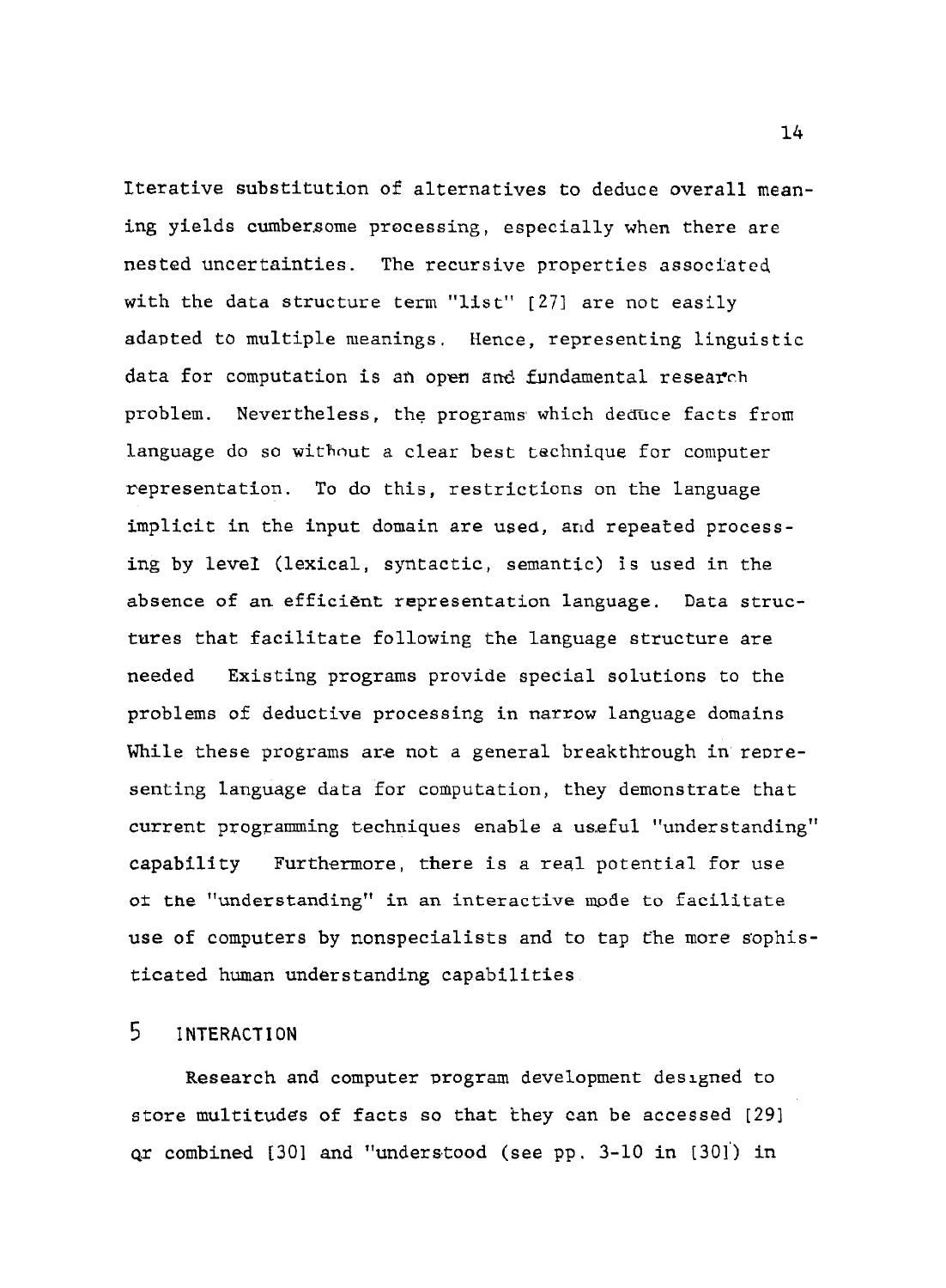linguistic form **(see** pp. 11-17 **of** [30]) is highly relevant to recent research programs in text and speech understanding. When such a system is used a user might **fail** to get a fact or relataonship because **the** natural-language subset chosen to represent his question was too righ--i.e., it includes a complex set of logical relationships not in the computer. Thos a block could result in a human-computer dialogue if the program has no logical connection **between** "garage" and **"car"**  but only between "garage" and "house" (the program replies "OK" or "???" to user input sentences)

> **I LIKE CHEVROLETS. OK**  CHEVROLETS ARE ECONOMICAL. **OK M.Y HOUSE HAS A LARGE GARAGE. OK**  I **CAN** GET **TWO IN**  ???

The computer failed to "understand" that there **was** no change of discourse subject. This is an example of a "semantfo" failure which could be overcome by interaction. That is; the human user would need to input one more meaning or association of a valid word so that **computer** "understanding" may be achieved. Syntactic blocks may also occur. M. Denicoff pointed out that in [7] 172 different syntactic features were used **fox** a situation where there are no statements with psy**chological** content and **no** use of simile. If the psychological meanings are **added** as in **1381,** these features would not be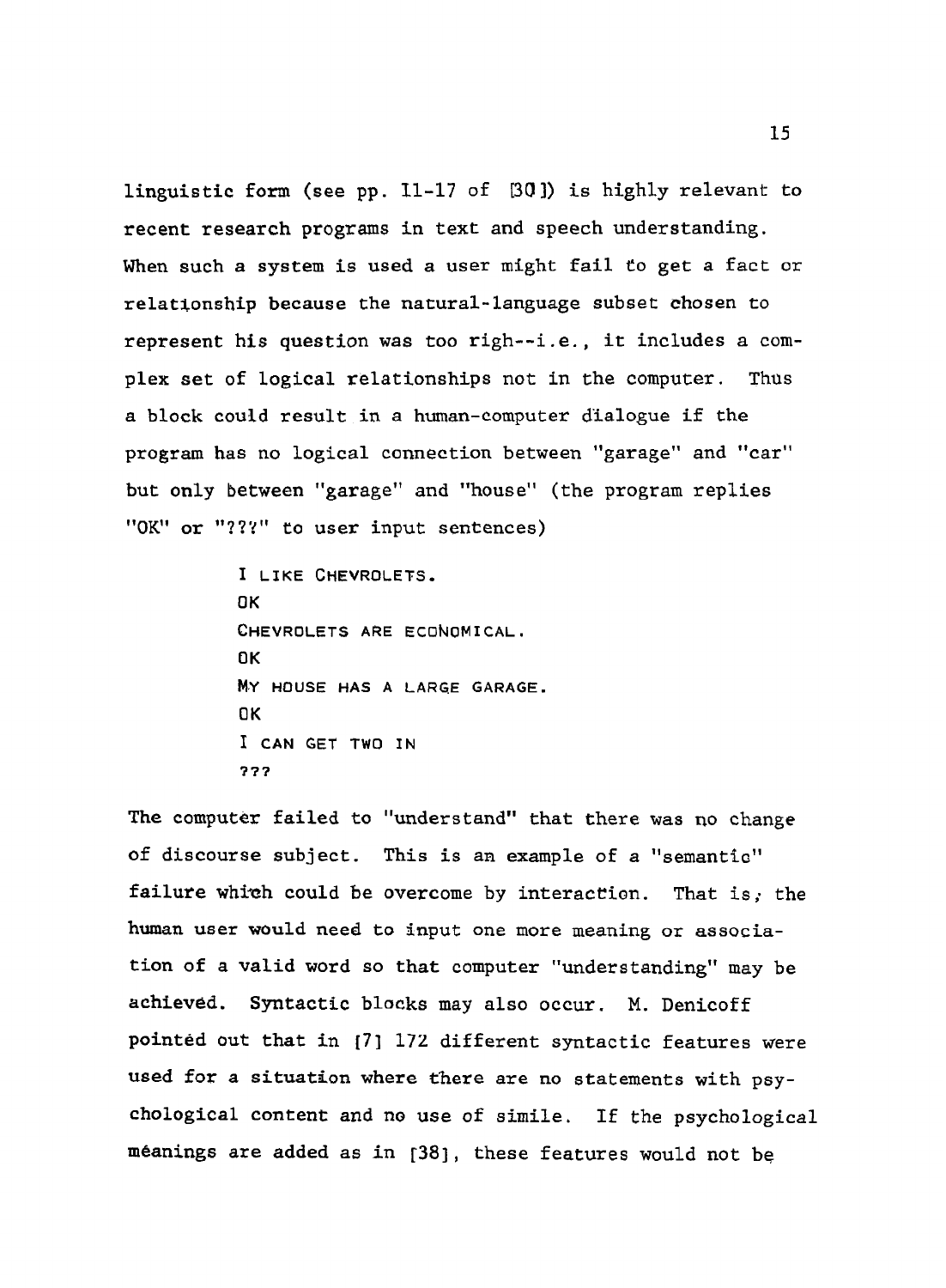enough to describe all the possible meanings of a text drawn from a less artificial source. Indeed, a key problem which formal granhars seem ill-suited for is **the** reality that many contexts may-be sifiultaneousLy valid: multiple meanings give natural-language communication the richness of ovextones, ana subtleties--poetry carries this to an extreme.

The above dialogue on "Chevrolets" is an example of what Carbonell **[39,** p. 1941 called "mixed-initiative discourse". This important aspect of interaction is considered in the LISP program DWIM ("Do What I Mean"), which is a useful working tool for text-input error correction precisely because it "understands" the user's characteristics. (For example, typical spelling errors.) This is discussed by Teitelman  $[40, 41, 42]$ 

A great deal of effort has been put into making DWIN "smart". Experience with perhaps a dozen different users indicates we have been very successful: DWIM seldom fails to correct an error the user feels it should have, and almost never mistakenly corrects an error. [40, p. 11]

Another limited-discourse interactive program *1431* facilitates introduction of expert knowledge on 7hess. The program uses search with a maximum look-ahead depth of 20 and has backtracking capability; both syntactic and semantic knowledge is incorporated. By grouping similar board positions (i.e., all involving a piece on cell 1, all involving a queen moue), it imposes semantic organization on the vast files to be searched and improves syntactic processing speed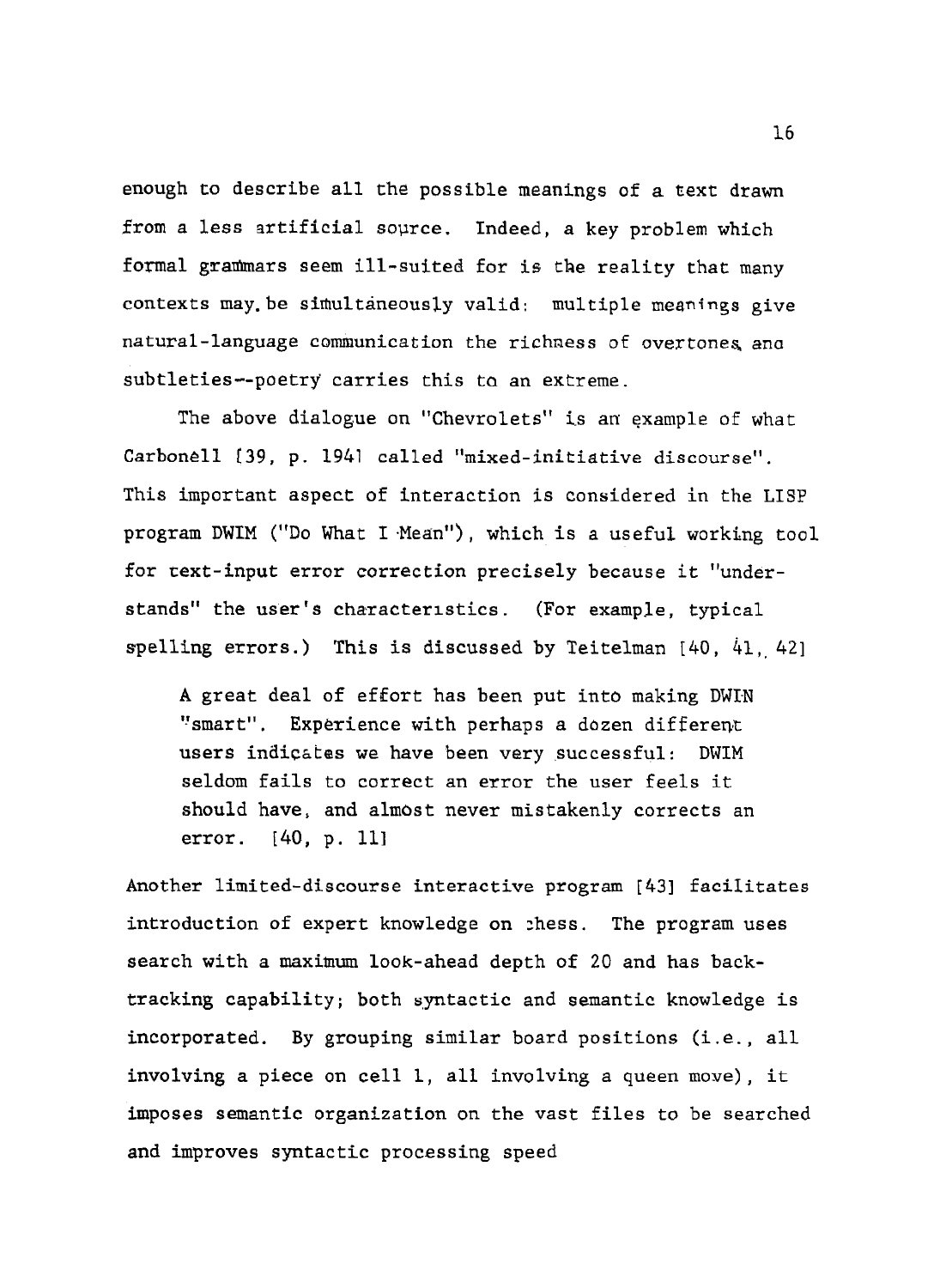#### 6. **SPEECH**

Bublication of *1443,* which coined the term "speech understanding", initiated the natural next step toward use of the computer's "understanding" capability. The goal of easy interaction with the computer becomes more exciting with speech as input medium. Systems **to** recognize both text and speech have used syntax and context [45, 461, but [471 added a comprehensive approach using multiple processing levels to resolve ambiguities. In the direct successors of this work [ 8, *491,* the same Frocess of parriaL acceptance of primitive elements (phonemic candidates from digitized acoustic data) followed by lexical, syntactic, and semantic processing ko rank alternatives has shown significant success. Reddy (in a Carnegie-Mellon University film on the Hearsay System) states hat on 144 connected utterances, involving 676 words, obtained from 5 speakers, performing 4 tasks (chess, news retrieval, medical diagnosis, and desk calculator use), requiring 28 to 76-word vocabularies, the computer program recognition, in terms of words spotted and identified correctly, was

- a. 89% with all sources of knowledge
- b. 67% without use of semantic knowledge
- **c.** 44% without use of sptactic or semantic knowledge

These results were obtained in October 1973, and have been improved since [501. However, a key limitation of this form of computer speech "understanding" is response rate. Reddy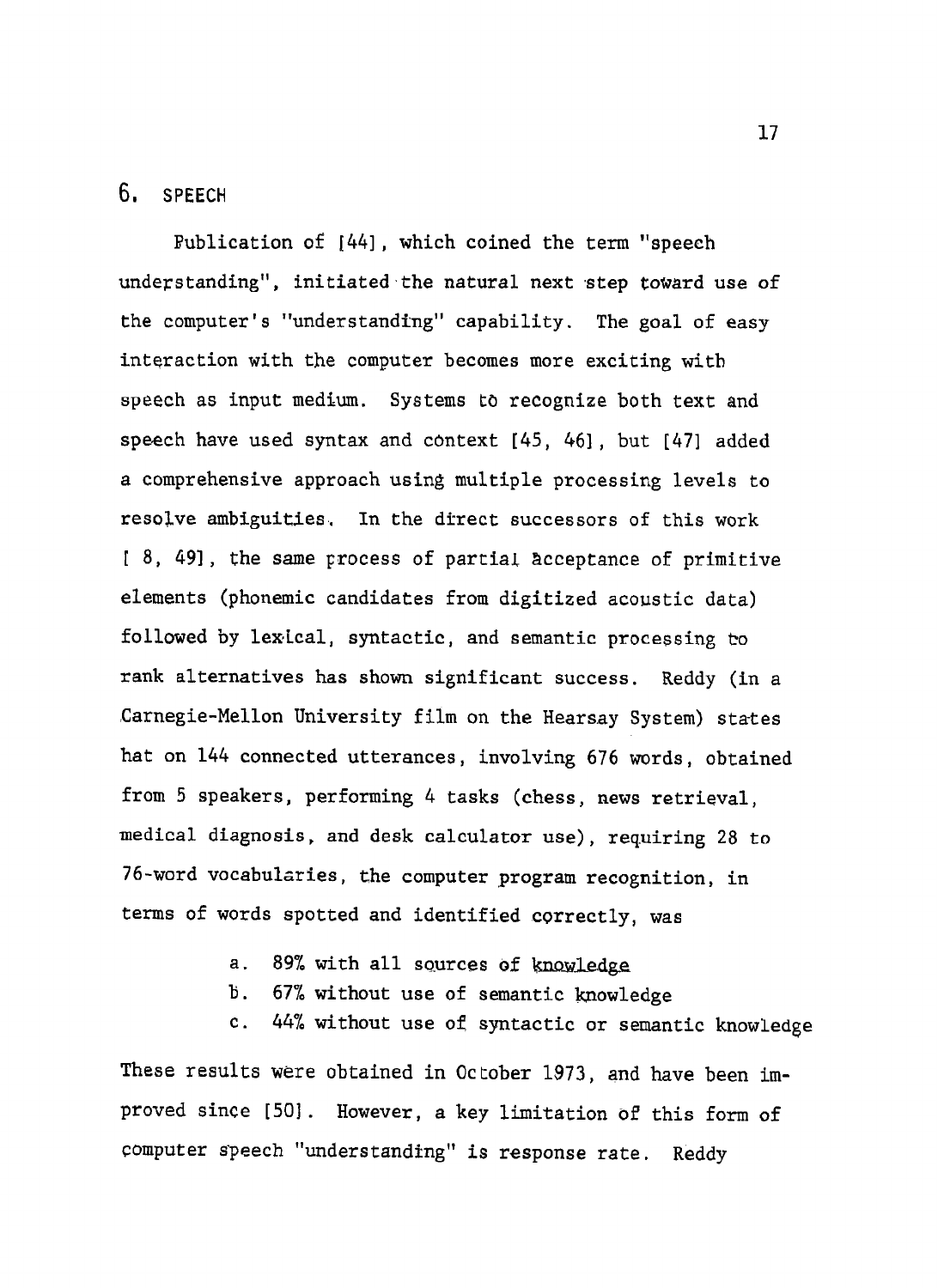estimated that the third word-accuracy figure (without use of syntactic and semantic knowledge) would have to be in excess of 90% to allow the program to achieve a near-human response speed.

The nature of computer "understanding" programs leads to problems of combinatoric explosion in number of alternatives and this lessens the usefulness of multilevel program organization (acoustic-phonetic, lexical, syntactic, semantic, domain, and user interactions) as much in speech processing as in text processing. Prototype speech "understanding" systems have been build  $[49, 50]$  and newer acoustic-phonetic and syntactic techniques have been incorporated into this work *[49,* 51, 521, yet it seems clear that the development of theory in prosody and grammar cannot provide a breakthrough to escape the combinatoric explosion. The reason is that the search of parse **rrees** and the use of semantics (look up related words) depend on a single context--both take geometrically increasing amounts of computing time as the number of contexts grows. Furthermore, this increase in time is added onto that which occurs when the size of lexicon is expanded. **ks** words are added, the number of trees that can Be-produced by the grammar's rewriting rules in an attempt to "recognize" a string expands rapidly. Hence in speech as in text processing, "understanding" exists via computer yet it is not likely to lead to machine processing of truly natural language. Indeed the artificiality of speech "understanding" by computer is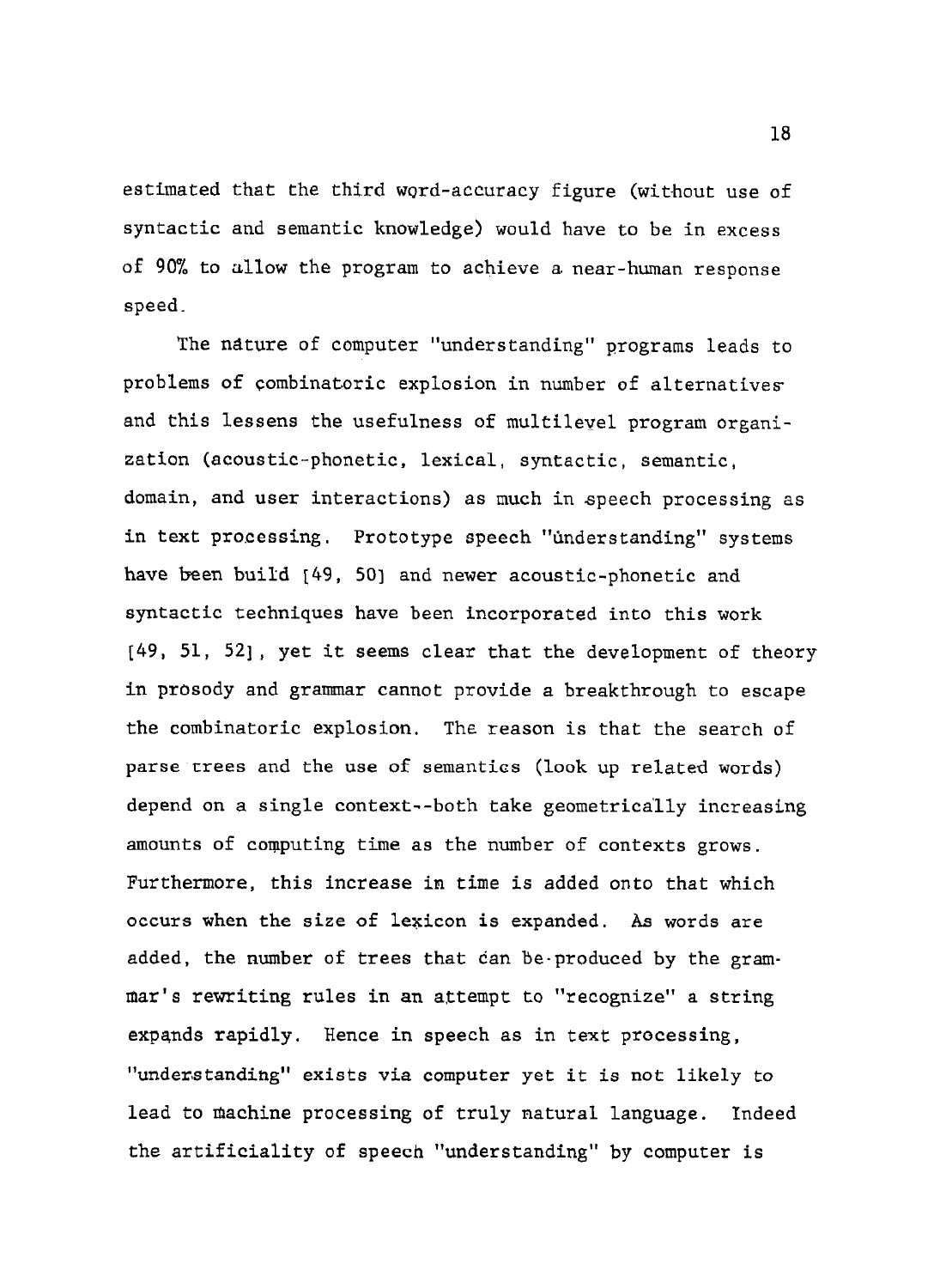even greater than that of text input. The "moon rocks" text system **[33, 351** used a vocabulary of 3500 words, while the speech "understanding" version based on it **[5M** used only 250 words.

The **COMMERCIAL AVAILABILITY** of systems that recognize isolated words with 98.5% accuracy [531\* and the need for a rapid human-computer input interface [54] promise that the last word has not been spoken on "understanding". Research and development on language handling systems is continuing in the hope of achieving useful "understanding". Indeed, Stanford Research Institute's Artificial Intelligence Center is basing its current work on the just-mentioned isolated-word recognizer. It is likely that useful developments will occur where language, and probably spoken-language, "understanding" will be exhibited. These developments will occur through careful design of tasks and use of advances in computer technology However, the general problem of machine' "understanding" of natural language--whether text or speech--is not likely to be aided by these developments.

### 7 **CONCLUS IONS**

**A** large body of research in computer science is devoted to language processing. A survey of the program systems that

\*Threshold Technology Inc. has sold such a system to **se**veral users. Their VIP-100 includes a minicomputer dedicated to the recognition task; there are other isolated-word systems [541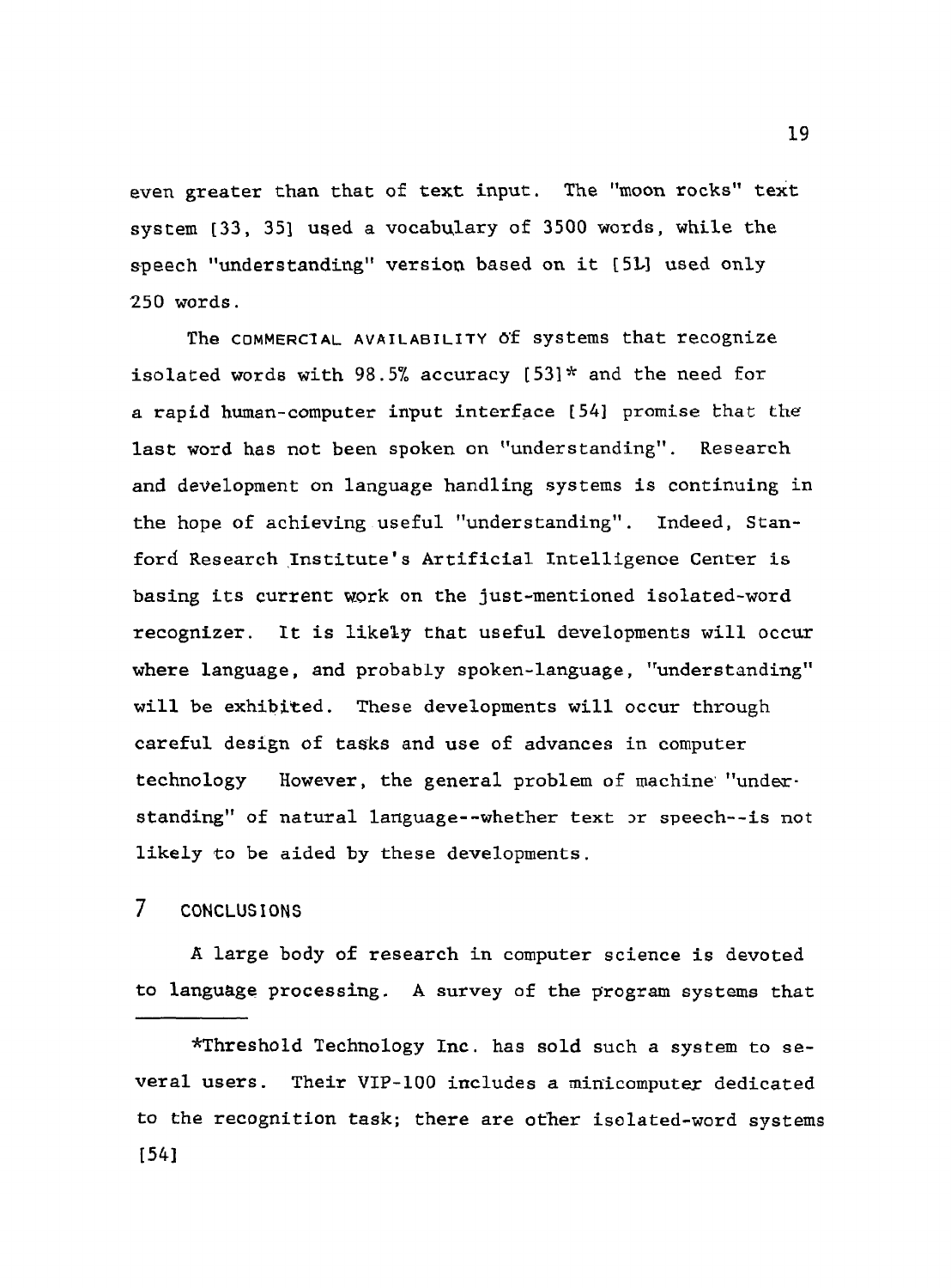have been reported shows that two main goals have emerged:

- **1** To enable "intelligent" processing by the computer ("hrtificial intelligence")
- 2. To produce a more useful way to access data and solve problems ("man-machine interaction")

Techniques in artificial intelligence and speech recognition have been developed to the extent that prototype computer program systems which exhibit "understanding" have been developed for highly limited conrexts. To extend these programs to larger subsets of natural language poses problens, it is unlikely that any of the research directions currently being explored will of themselves "solve" the "natural lan guage problem". (The techniques include, but are not limited to, further developments in artificial intelligence programming languages [17, **18** 20, 21, 551.; refinements in theories of grammar; improved deductive ability, possibly by better theorem-proving techniques; and the introduction of stressrelated **features** in the ehcoding of speech **[52].** A useful collection of language models appears in [56].) Nevertheless, prototype systems for "understanding" both text and speech are useful achievements of engineering, and spoken entry of data by humans to computers is beginning to **be** established **by**  isolated-word recognizers which use a minicomputer dedicated to the task. A multiplicity of purposes beyond this simple but practical task of data entry are mentioned briefly in the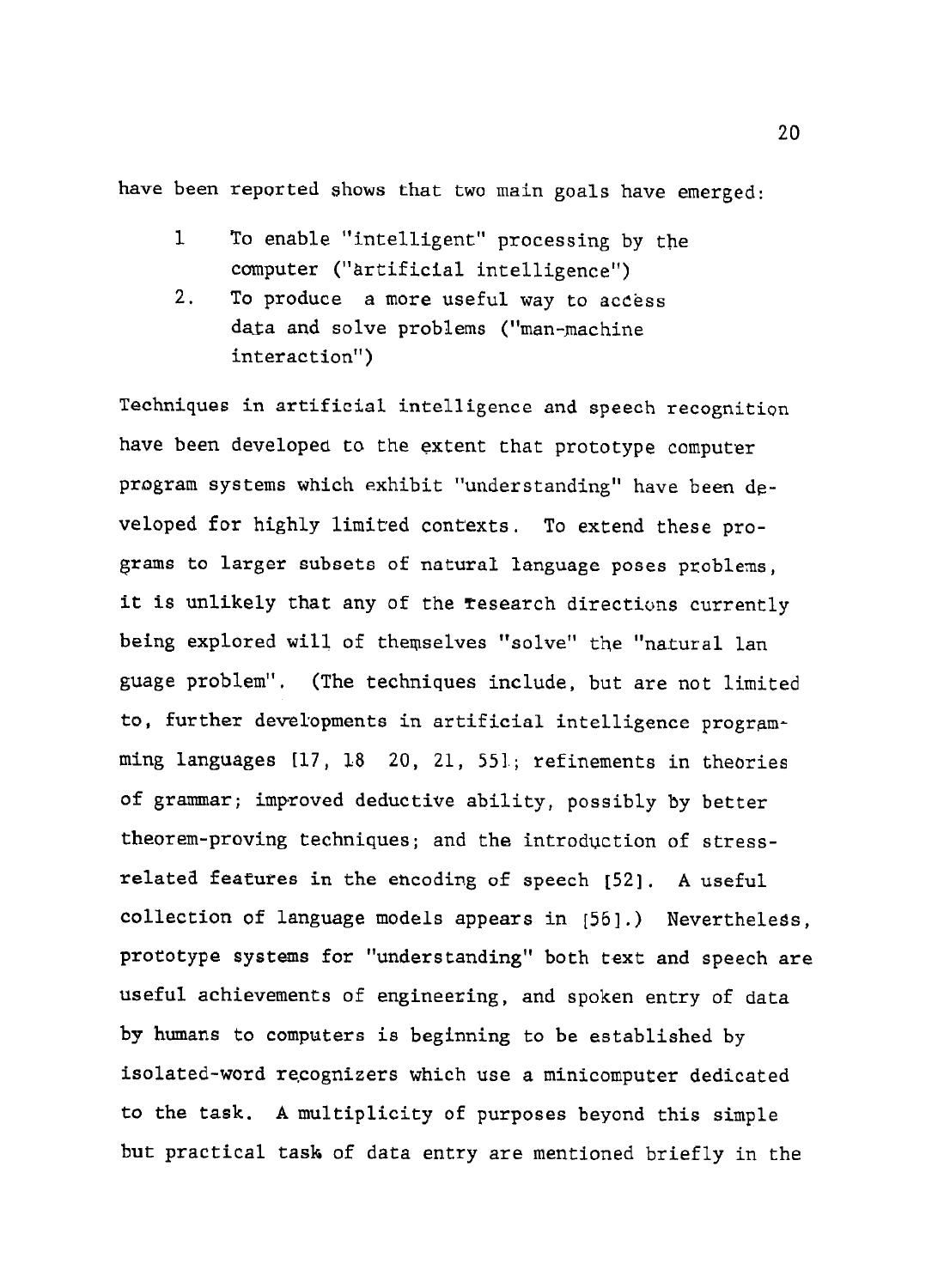foregoing discussion of "interaction". Developments along the many diverse paths indicated under that heading are likely to be rapid in the future as practical "understanding" of subsets of language becomes part of computer technology For another view of the evolution of that process, see [57].

#### **REFERENCES**

- 1. Nievergelt, J., and J. C. Farrar, "What Machines Can and Cannot Do," Computing Surveys, 4, June 1972, 81-96.
- Weizenbaum, J., "ELIZA--A Computer Program for the Study of Natural  $2.$ Language Communication Between Man and Machine," Comm. ACM 9, January 1966, 36-45.
- 3. Weizenbaum, J., "Contextual Understanding by Computers," Comm. ACM 10, August 1967, 474-480.
- 4. Bobrow, D. G., "Natural Language Input for a Computer Problem Solving System," in M. Minsky (ed.), Semantic Information Processing, MIT Press, Cambridge, Mass., 1968, 135-215
- Raphael, B., "SIR: Semantic Information Retrieval," in M. Minsky  $5.$ (ed.), Semantic Information Processing, MIT, Press, Cambridge. Mass., 1968, 33-134, 256-266.
- 6. Minsky, M. (ed.), Semantic Information Processing, MIT Press, Cambridge, Mass., 1968.
- $\mathbf{7}$ Winograd, T., Understanding Natural Language, Academic Press. New York, 1972.
- 8. Plath, W., "Restricted English as a User Language," IBM T. J. Watson Research Center, Yorktown Heights, New York, 1972.
- 9. Green, P. F., A. K. Wolf, C. Clomsky, and K. Laugherty, "BASEBALL. An Automatic Question-Answer," in E. A. Feigenbaum and J. Feldman (eds.), Computers and Thought, McGraw-Hill, New York, 1963.
- 10. Thompson, F. B., "English for the Computer," Proc. FJCC, Spartan, New York, 1968, 349-356.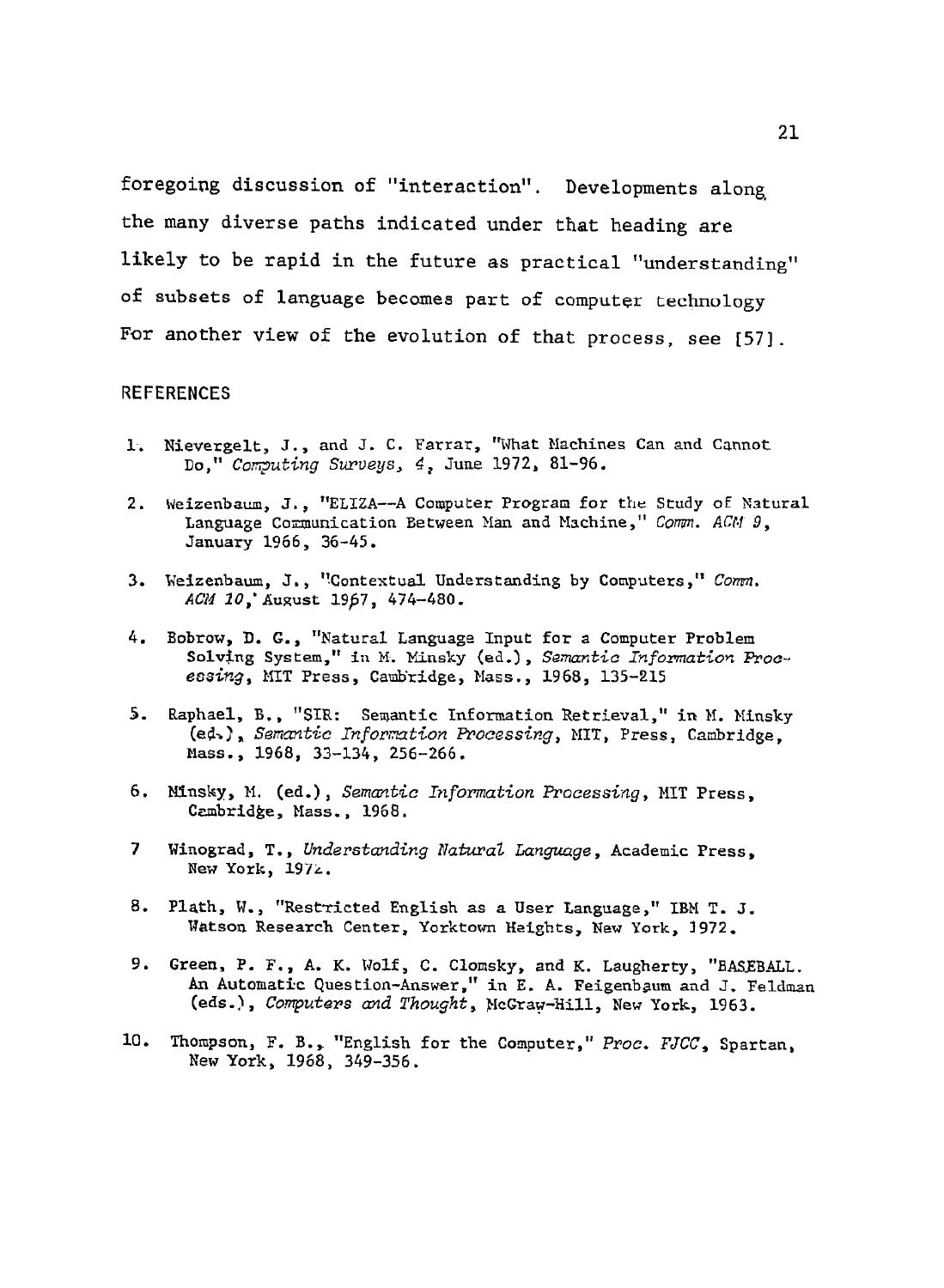- 11. Craig, J. A., S. Berezner, H. Carney, and C. Longyear, "DEACON: Direct English Access and Control," Proc. FJCC, Spartan, New York, 1968, 365-380.
- 12. Kellogg, C., "A Natural Language Compiler for On-Line Data Management," Proc. FJCC, Spartan, New York, 1968, 473-492.
- 13. Travis, L., C. Kellogg, P. Klahr, Inferential Question-Answering: Extending Converse, System Development Corporation, SP-3679, January 31, 1973.
- Kellogg, C. H., J. Burger, T. Diller, and K. Fogt, "The CONVERSE 14. Natural Language Data Management System: Current Status and Plans," in J Minker and S. Rosenfeld (eds.), Proc. Sump. Infor mation Storage and Retrieval, University of Maryland, Gollege Park, April 1971, 33-46.
- 15. Kellogg, C. A., Question-Angwering in the Converse System, System Development Corporation, TH 5015, October 1971.
- Nilsson, N. J., Problem-Solving Methods in Artificial Intelligence 16. McGraw-Hill, New York, 1971.
- Rulifson, J. F., R. J. Waldinger, and J. A. Derksen, "A Language 17. for Writing Problem-Solving Programs," Proc. IFIP Congr. 1971 (presented at Ljubljana, Yugoslavia, August 1971).
- 18. Rullfson, J. F., 044 Programming Concepts, Stanford Research Institute, Artificial Intelligence Group, Technical Note 60, August 1971.
- 19. Woods, W. A., "Procedural Semantics for a Question-Answering. Machine," Proc. FJCC, Spartan, New York, 1968, 457-471.
- 20. Hewitt, C., "A Language for Theorems in Robots," Prac. Int. Joint Conf. Artificial Intelligence, Washington, D.C., 1969, 295-301.
- Sussman, G. J., and D. V. McDermott, "From PLANNER to CONNIVER-- $21.$ A Genetic Approach" ("Why Conniving is Better Than Planning"), Proc. 1972 FJCC, ARIPS, Vol. 41, Part II, 1171-1179.
- Fikes, R. E. "Monitored Execution of Robot Plans Produced by  $22.$ STAIPS," Proc. IFIP Congr. 1971 (presented at Ljubljana, Yugoslavia, August; 1971). Also see R. E. Fikes and N. J. Nilsson, "STRIPS: A New Approach to the Application of Theorem-Proving to Froblem Solving," Artificial Intelligence, 2, 1971, 189-208.
- 23. Slagle, J. R., Artificial Intelligence: The Heuristic Programming Approach, McGraw-Hill, New York, 1971.
- Garvin, P. L. (ed.), Natural Language and the Computer, McGraw- $24.$ Hill, New York, 1953.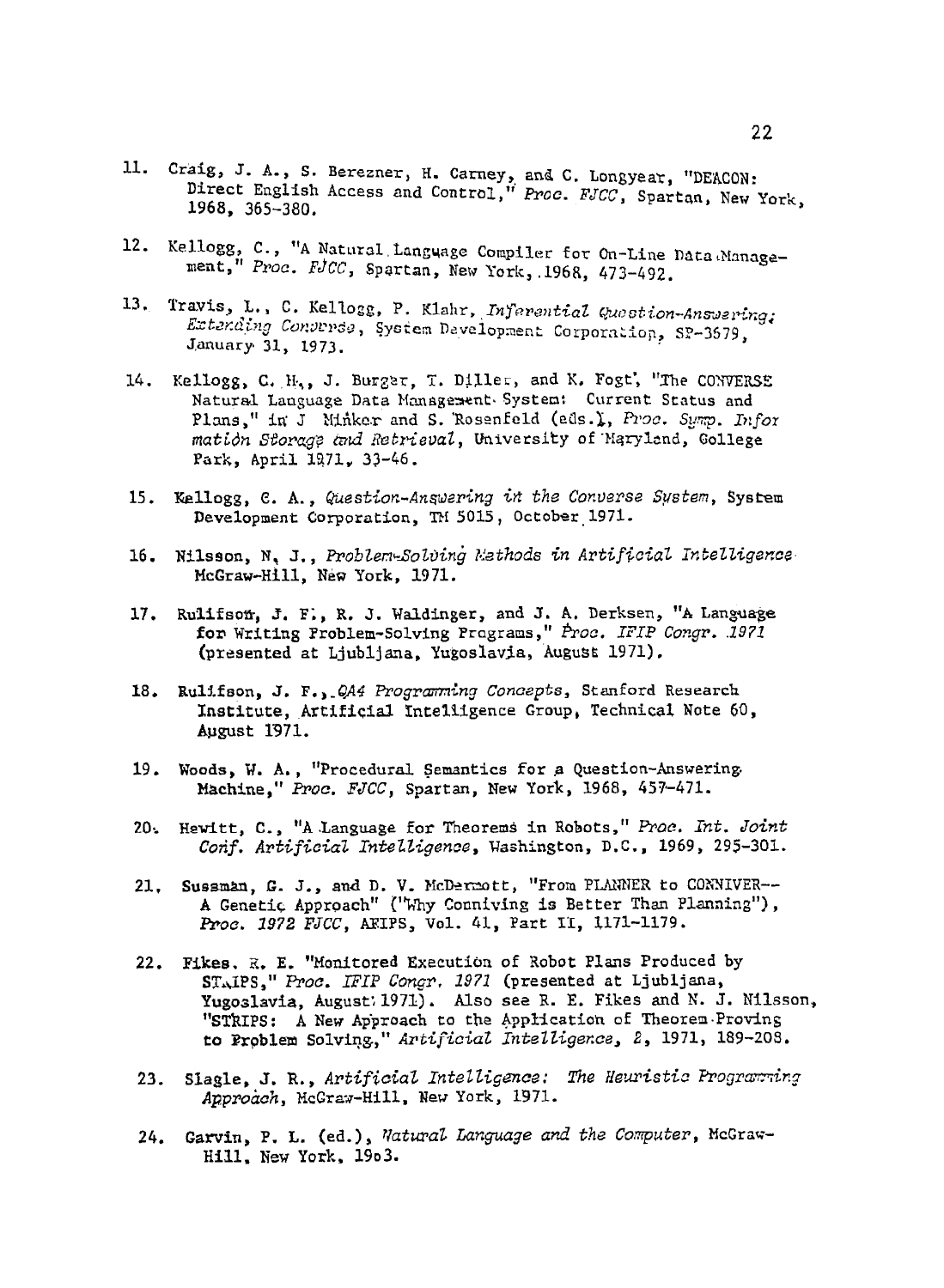- Sass, M. A., and W. D. Wilkinson (eds.), Computer Augmentation of  $25.$ Human Reasoning, Spartan, Washington, D.C., 1965.
- Martins, G. R., "Dimensions of Text Processing," Proc. 1972 FJCC,  $26.$ AFIPS, Vol. 41, Part II, 801-810.
- Knuth, D. The Art of Computer Programming: Vol. I Fundamental  $27.$ Algorithms, Chap. 2 "Information Structure " Addison-Wesley, Reading, Mass. 1968.
- Shapiro, S.C., The MIND System: A Data Structure for Semantic 28. Information Processing. The Rand Corporation, R-337-PR, August 1971.
- 29. Levien, R. E., and M. E. Maron, "A Computer System for Inference Execution and Data Retrieval, Comm. ACH. 10, 11, November 1967,  $715 - 721.$
- Kochen, M., D. M. MacKay, M. E. Maron, M. Seriven, and L. Uhr,  $30^{\circ}$ Computers and Comprehension. The Rand Corporation. RM-4065-PR. April 1964.
- 31. Kuhns, J. L., Answering Questions by Computers: A Logical Study, The Rand Corporation, RM-5428-PR. December 1967.
- DiPacla, R., "The Solvability of the Decision Problem for Classes  $32.$ of Proper Formulas and Related Results," J ACH, 20, January 1973, 112-126.
- 33. Woods, W. A., and R. M. Kaplan, The Lunar Sciences Natural Language Information Sustem, BBN Report 2265, Cambridge, Mass., September 1971.
- Woods, W. A., Ar Experimental Parsing System for Transition Network 34. Grammars, BBN Report 2362, Cambridge, Mass., May 1972.
- 35. Woods, W. A., R. M. Kaplan, and B. Mash-Webber, The Lunar Sciences Natural Language Insormation System: Final Report, BBN Report 2378, Cambridge, Mass., June 1972.
- 36. Dostert, B. H., and F. B. Thompson, The System of REL English. California Institute of Technology, REL Report 1, September 1971.
- 37. Dostert, B. H. "REL--Ah Information System for a Dynamic Environ-<br>ment," REL Report No. 3, California Institute of Technology, December 1971.
- Charniak, E., "Jack and Janet in Search of a Theory of Knowledge," 38. Proc. Int. Joint Conf. Artificial Intelligence, Stanford, Calif., 1973.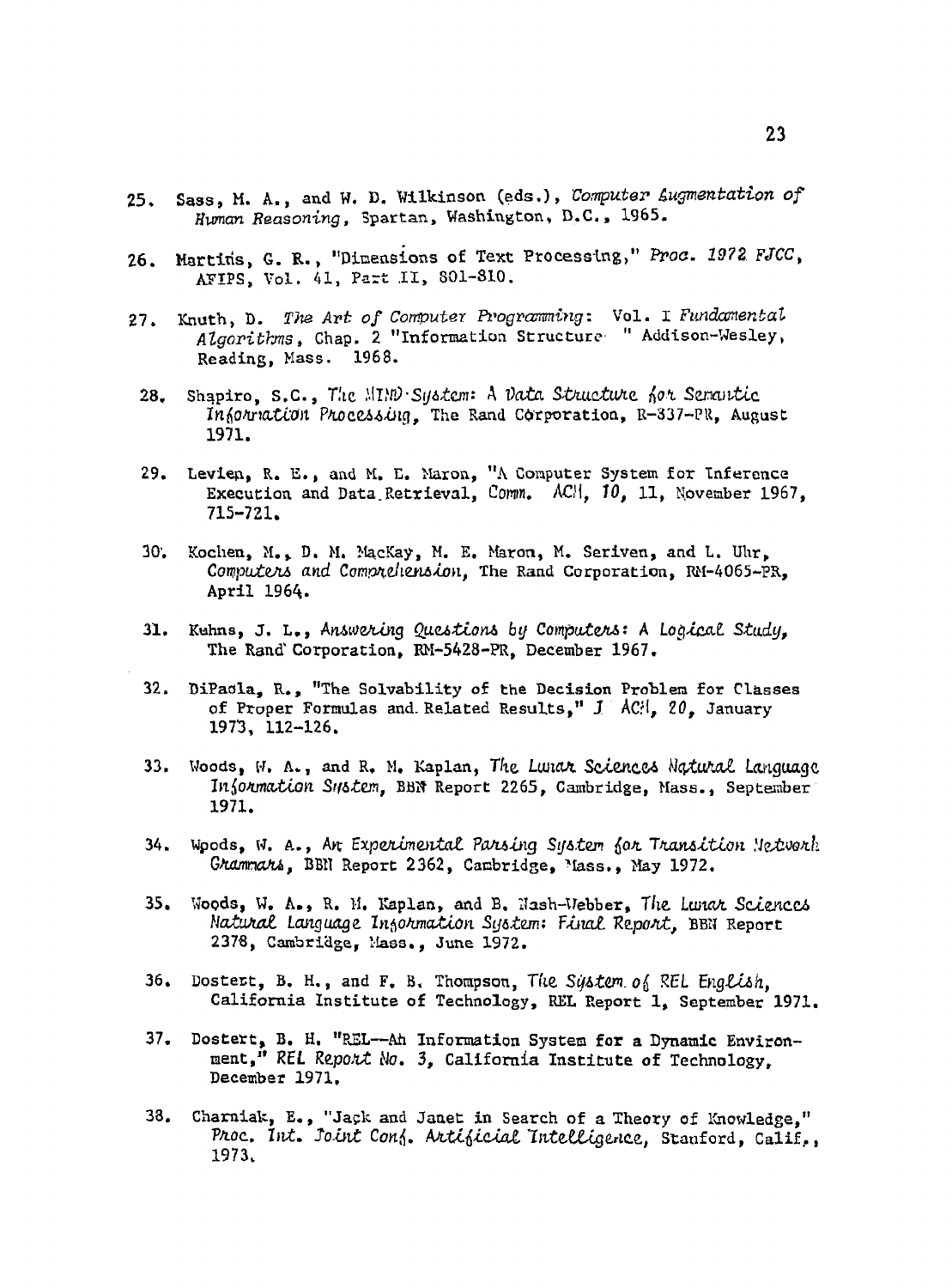- 39. Carbonell. J. R., "AT in CAI: An Artificial Intelligence Approach to Computer-Assisted Instruction," TEEE Trans. Man-Machine Systems MMS-11. December 1970, 190-202.
- 40. Teitelman. W., "Do What I Hean: The Programmer's Assistant," Computers and Automation, April 1972, 8-11.
- ----- ""Toward a Programming Laboratory," Proc. Int. Jout Conf.  $41.$ Artiticial Intelligence, Washington, D. C., 1969, 3-11
- 42. Teitelman, W., D. G. Bobrow, A. K. Hartley, and D. L. Murphy. 63N-LISP TENEX Reservate Manual, Bolt Beranek and Neuman. Cambridge, Mass., 1972.
- 43. Zobrist, A. L. and F. R. Carlson, Jr., "An Advice-Taking Chess Computer." Scientific American, 228, June 1973, 92-105.
- 44. Newell, A., et. al., Speech-Understanding Systems: Final Report of a Study Group, National Technical Information Service, Springfield, Virginia.
- 45. Duda, R. O., and P. E. Hart, "Experiments in the Recognition of Hand-Printed Text: Part II-Context Analysis." Proc. FJCC. Spartan, New York, 1968, 1139-1149.
- 46. Alter, R., "Utilization of Contextual Constraints in Automatic Speech Recognition." IEEE Trans. Audio Electroacoustics. AU-16. March 6-11, 1968.
- 47. Vicens, P., "Aspects of Speech Recognition by Computer," Ph.D. Dissertation, Stanford University, April 1969. (Also available U. S. Dept. of Commerce Clearinghouse for Federal Scientific and Technical Information, AD687720)
- 48. D. R. Reddy, L. D. Erman, and R. B. Heely, "A Model and a System for Machine Recognition of Speech." IEEE Trans. Audio Electroaccustics. Special Issue on 1972 Conference on Speech Communication and Processing, Vol. AU-21, pp. 229-238, June 1973.
- 49. V. R. Lesser, R. D. Fennell, L. D. Erman, and D. R. Reddy, "Organization of Hearsay II Speech Understanding System," IEEE Transactions on Acoustics, Speech, and Signal Processing, (Special Issue on IEEE Symposium on Speech Recognition), Vol. ASSP-23, pp. 11-24 February, 1975.
- 50. IEEE Transactions on Acoustics, Speech, and Signal Processing, (Special Issue on IFEE Sumposium on Speech Recognition) Vol. ASSP-23. February 1975.